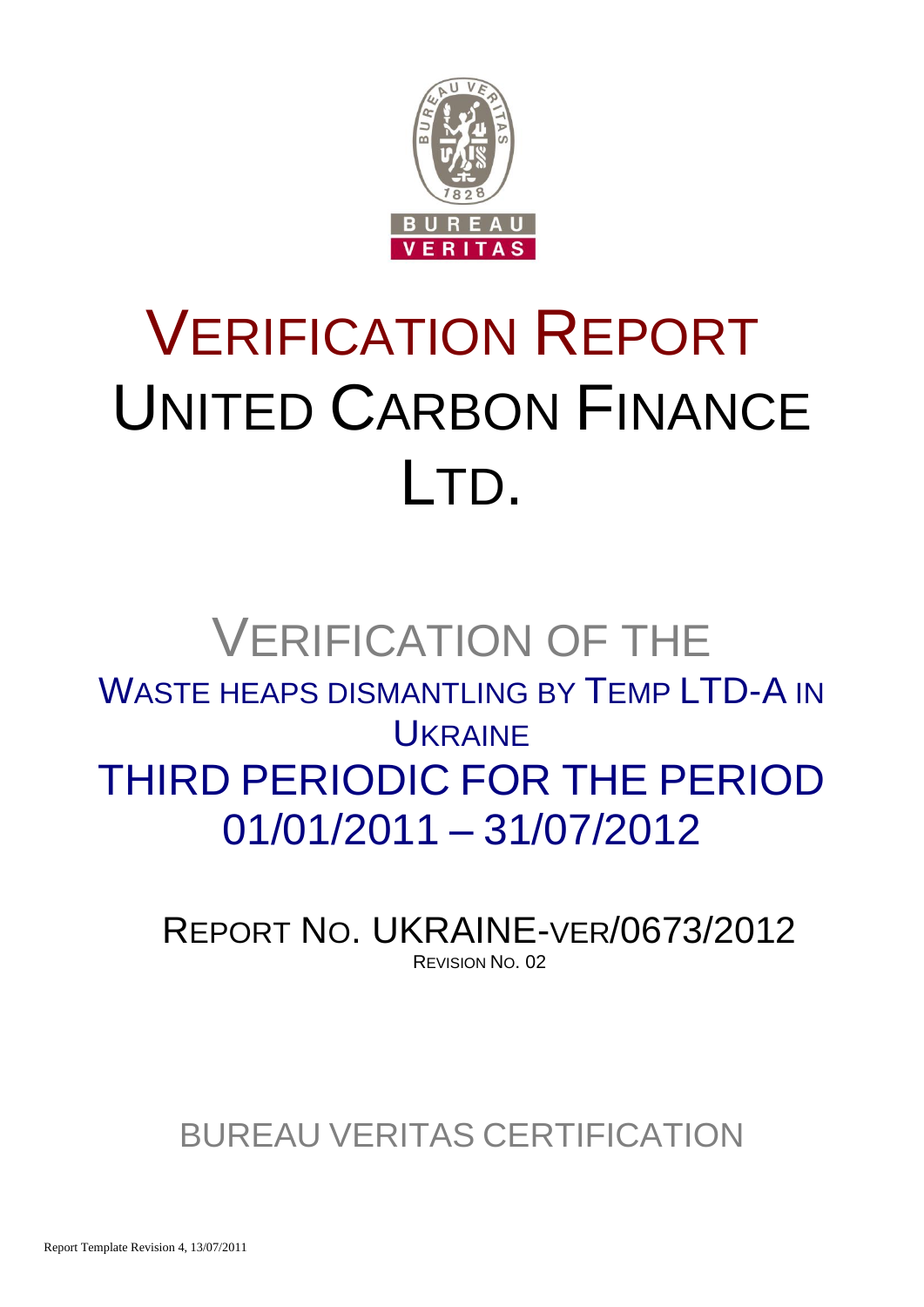

#### VERIFICATION REPORT

| Date of first issue:<br>07/08/2012                                                                                                                                                                                                                                                                                                                                                                                                                                                                                                                                                                                                                                                      | Organizational unit:<br><b>Bureau Veritas Certification</b><br><b>Holding SAS</b> |                                                                                          |  |
|-----------------------------------------------------------------------------------------------------------------------------------------------------------------------------------------------------------------------------------------------------------------------------------------------------------------------------------------------------------------------------------------------------------------------------------------------------------------------------------------------------------------------------------------------------------------------------------------------------------------------------------------------------------------------------------------|-----------------------------------------------------------------------------------|------------------------------------------------------------------------------------------|--|
| Client:<br>United Carbon Finance Ltd.                                                                                                                                                                                                                                                                                                                                                                                                                                                                                                                                                                                                                                                   | Client ref.:<br><b>Tahir Musayev</b>                                              |                                                                                          |  |
| Summary:<br>Bureau Veritas Certification has made the third periodic verification of the "Waste heaps dismantling by Temp<br>LTD-A in Ukraine" project of «Temp LTD-A» LLC located in Sverdlovsk, Luhansk region, Ukraine, and applying<br>JI specific approach, on the basis of UNFCCC criteria for the JI, as well as criteria given to provide for<br>consistent project operations, monitoring and reporting. UNFCCC criteria refer to Article 6 of the Kyoto<br>Protocol, the JI rules and modalities and the subsequent decisions by the JI Supervisory Committee, as well as<br>the host country criteria.                                                                       |                                                                                   |                                                                                          |  |
| The verification scope is defined as a periodic independent review and ex post determination by the Accredited<br>Entity of the monitored reductions in GHG emissions during defined verification period, and consisted of the<br>following three phases: i) desk review of the monitoring report against project design and the baseline and<br>monitoring plan; ii) follow-up interviews with project stakeholders; iii) resolution of outstanding issues and the<br>issuance of the final verification report and opinion. The overall verification, from Contract Review to<br>Verification Report & Opinion, was conducted using Bureau Veritas Certification internal procedures. |                                                                                   |                                                                                          |  |
| The first output of the verification process is a list of Clarification, Corrective Actions Requests, Forward<br>Actions Requests (CR, CAR and FAR), presented in Appendix A.                                                                                                                                                                                                                                                                                                                                                                                                                                                                                                           |                                                                                   |                                                                                          |  |
| In summary, Bureau Veritas Certification confirms that the project is implemented as planned and described in<br>approved project design documents. Installed equipment being essential for generating emission reduction<br>runs reliably and is calibrated appropriately. The monitoring system is in place and the project is generating<br>GHG emission reductions. The GHG emission reduction is calculated accurately and without material errors,<br>omissions, or misstatements, and the ERUs issued totalize 2852091 tonnes of CO2 equivalent for the<br>monitoring period from 01/01/2010 to 31/07/2012.                                                                      |                                                                                   |                                                                                          |  |
| Our opinion relates to the project's GHG emissions and resulting GHG emission reductions reported and<br>related to the approved project baseline and monitoring, and its associated documents.                                                                                                                                                                                                                                                                                                                                                                                                                                                                                         |                                                                                   |                                                                                          |  |
| Report No.:<br>Subject Group:<br>UKRAINE-ver/0673/2012<br>JI                                                                                                                                                                                                                                                                                                                                                                                                                                                                                                                                                                                                                            |                                                                                   |                                                                                          |  |
| Project title:<br>"Waste heaps dismantling by Temp LTD-A in<br>Ukraine"                                                                                                                                                                                                                                                                                                                                                                                                                                                                                                                                                                                                                 |                                                                                   |                                                                                          |  |
| Work carried out by:<br>Kateryna Zinevych - Team Leader, Lead Verifier<br>Sergiy Kustovskyy - Team Member, Verifier<br>Vladimir Lukin - Team member, Technical specialst<br>Work reviewed by:                                                                                                                                                                                                                                                                                                                                                                                                                                                                                           |                                                                                   |                                                                                          |  |
| Ivan Sokolov - Internal Technical Reviewer<br>Alexey Kulakov - Technical Specialist<br>Work approved by:<br><b>Bure:</b>                                                                                                                                                                                                                                                                                                                                                                                                                                                                                                                                                                | fication                                                                          | No distribution without permission from the<br>Client or responsible organizational unit |  |
| Ivan Sokolov - Climate Change Operational<br>Manager                                                                                                                                                                                                                                                                                                                                                                                                                                                                                                                                                                                                                                    |                                                                                   | Limited distribution                                                                     |  |
| Date of this revision:<br>Rev. No.:<br>30<br>02<br>07/09/2012                                                                                                                                                                                                                                                                                                                                                                                                                                                                                                                                                                                                                           | Number of pages:                                                                  | Unrestricted distribution                                                                |  |

1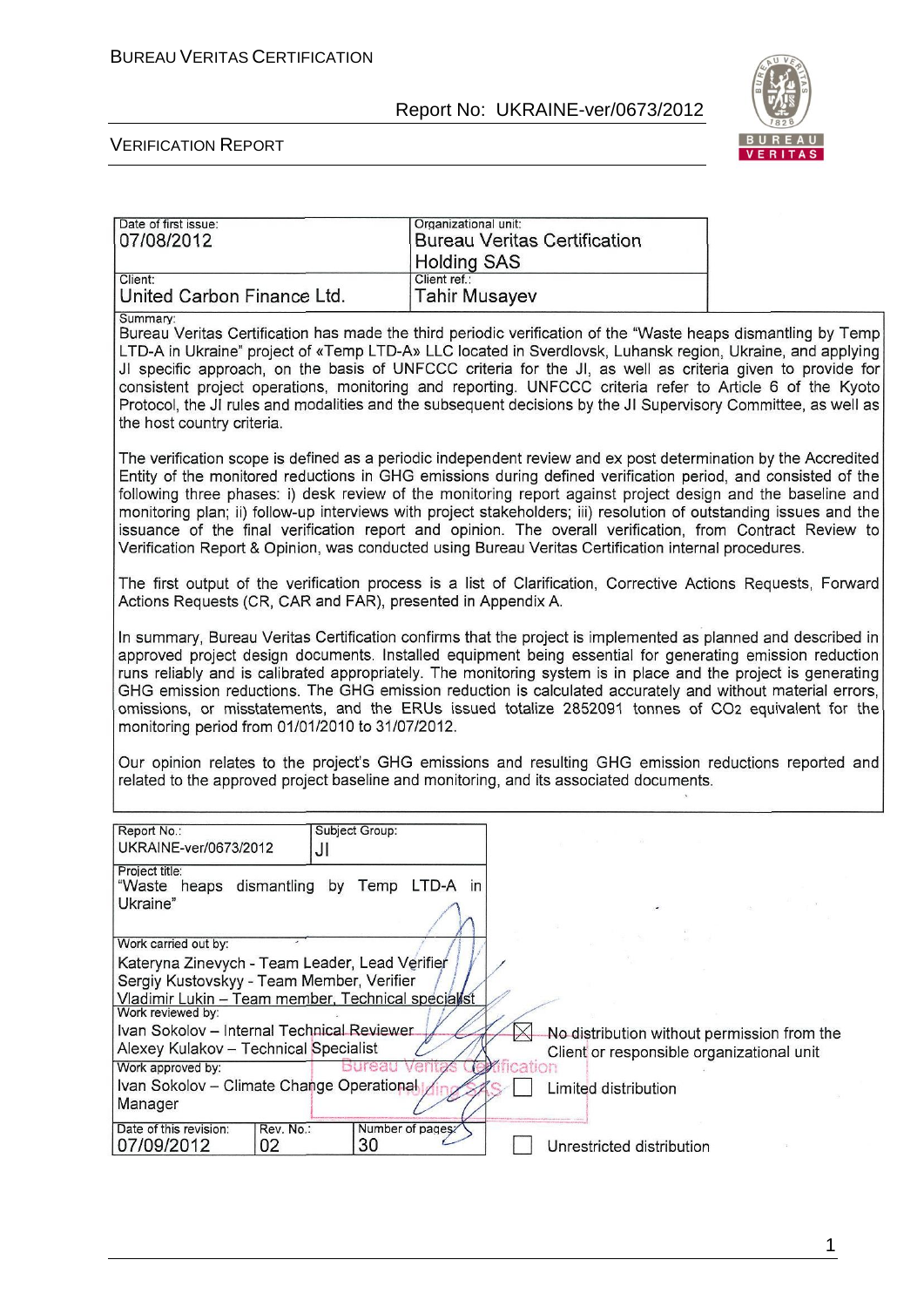| 1              |                                                                                |                |
|----------------|--------------------------------------------------------------------------------|----------------|
| 1.1            | Objective                                                                      | 3              |
| 1.2            | Scope                                                                          | 3              |
| 1.3            | <b>Verification Team</b>                                                       | 3              |
| $\overline{2}$ |                                                                                |                |
| 2.1            | <b>Review of Documents</b>                                                     | $\overline{4}$ |
| 2.2            | Follow-up Interviews                                                           | $\overline{4}$ |
| 2.3            | Resolution of Clarification, Corrective and Forward Action Requests            | 5              |
| 3              |                                                                                |                |
| 3.1            | Remaining issues and FARs from previous verifications                          | 6              |
| 3.2            | Project approval by Parties involved (90-91)                                   | 6              |
| 3.3            | Project implementation (92-93)                                                 | 6              |
| 3.4            | Compliance of the monitoring plan with the monitoring methodology<br>$(94-98)$ | $\overline{7}$ |
| 3.5            | Revision of monitoring plan (99-100)                                           | 8              |
| 3.6            | Data management (101)                                                          | 8              |
| 3.7            | Verification regarding programmes of activities (102-110)                      | 8              |
| 4              |                                                                                |                |
| 5              |                                                                                |                |
|                |                                                                                |                |

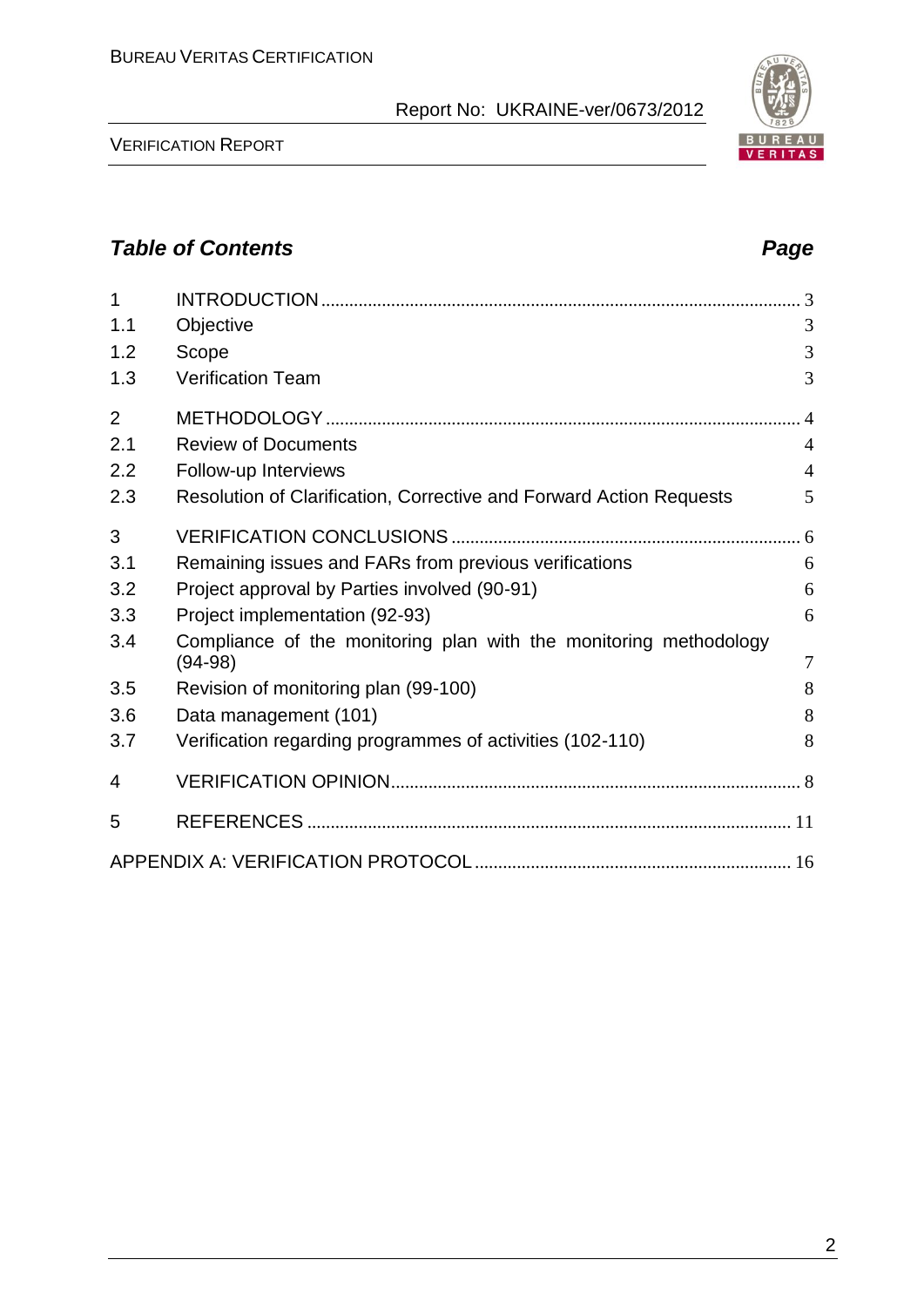

VERIFICATION REPORT

#### **1 INTRODUCTION**

United Carbon Finance Ltd. has commissioned Bureau Veritas Certification to verify the emissions reductions of its JI project "Waste heaps dismantling by Temp LTD-A in Ukraine" (hereafter called "the project") at Sverdlovsk, Luhansk region, Ukraine.

This report summarizes the findings of the verification of the project, performed on the basis of UNFCCC criteria, as well as criteria given to provide for consistent project operations, monitoring and reporting.

#### **1.1 Objective**

Verification is the periodic independent review and ex post determination by the Accredited Independent Entity of the monitored reductions in GHG emissions during defined verification period.

The objective of verification can be divided in Initial Verification and Periodic Verification.

UNFCCC criteria refer to Article 6 of the Kyoto Protocol, the JI rules and modalities and the subsequent decisions by the JI Supervisory Committee, as well as the host country criteria.

#### **1.2 Scope**

The verification scope is defined as an independent and objective review of the project design document, the project's baseline study, monitoring plan and monitoring report, and other relevant documents. The information in these documents is reviewed against Kyoto Protocol requirements, UNFCCC rules and associated interpretations.

The verification is not meant to provide any consulting towards the Client. However, stated requests for clarifications, corrective and/or forward actions may provide input for improvement of the project monitoring towards reductions in the GHG emissions.

#### **1.3 Verification Team**

The verification team consists of the following personnel:

Kateryna Zinevych

Bureau Veritas Certification Team Leader, Climate Change Lead Verifier

Sergiy Kustovskyy

Bureau Veritas Certification Team Member, Climate Change Verifier

Vladimir Lukin Bureau Veritas Certification Technical specialist

This determination report was reviewed by: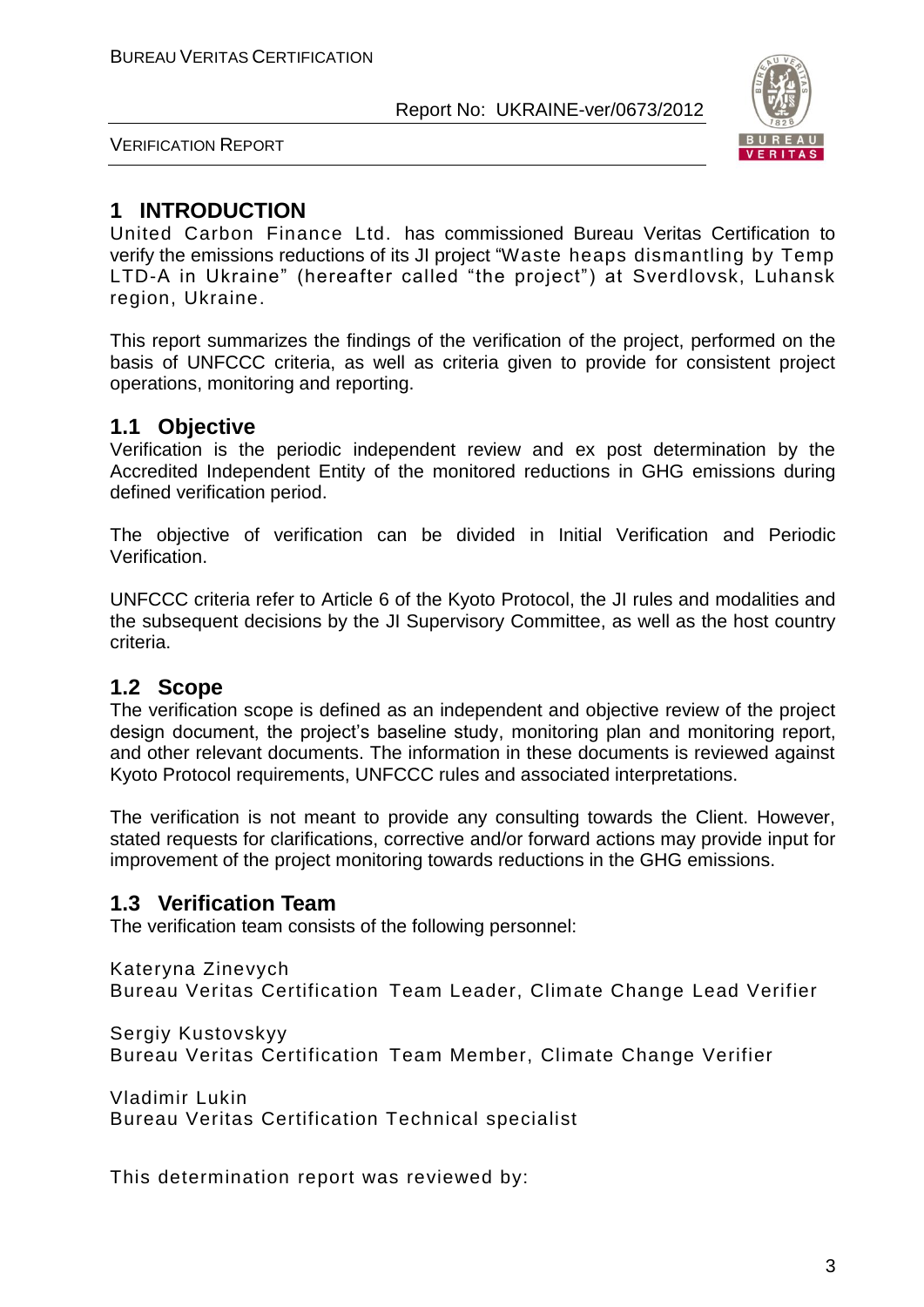

VERIFICATION REPORT

Ivan Sokolov Bureau Veritas Certification Internal Technical Reviewer

Alexey Kulakov Bureau Veritas Certification Technical Specialist

#### **2 METHODOLOGY**

The overall verification, from Contract Review to Verification Report & Opinion, was conducted using Bureau Veritas Certification internal procedures.

In order to ensure transparency, a verification protocol was customized for the project, according to the version 01 of the Joint Implementation Determination and Verification Manual, issued by the Joint Implementation Supervisory Committee at its 19 meeting on 04/12/2009. The protocol shows, in a transparent manner, criteria (requirements), means of verification and the results from verifying the identified criteria. The verification protocol serves the following purposes:

- It organizes, details and clarifies the requirements a JI project is expected to meet;
- It ensures a transparent verification process where the verifier will document how a particular requirement has been verified and the result of the verification.

The completed verification protocol is enclosed in Appendix A to this report.

#### **2.1 Review of Documents**

The Monitoring Report (MR) submitted by United Carbon Finance Ltd. and additional background documents related to the project design and baseline, i.e. country Law, Project Design Document (PDD) and/or Guidance on criteria for baseline setting and monitoring, Host party criteria, Kyoto Protocol, Clarifications on Verification Requirements to be Checked by an Accredited Independent Entity were reviewed.

The verification findings presented in this report relate to the Monitoring Report version(s) 01, 02 and project as described in the determined PDD.

#### **2.2 Follow-up Interviews**

On 06/08/2012 Bureau Veritas Certification performed on-site interviews with project stakeholders to confirm selected information and to resolve issues identified in the document review. Representatives of United Carbon Finance Ltd. and Temp LTD-A were interviewed (see References). The main topics of the interviews are summarized in Table 1.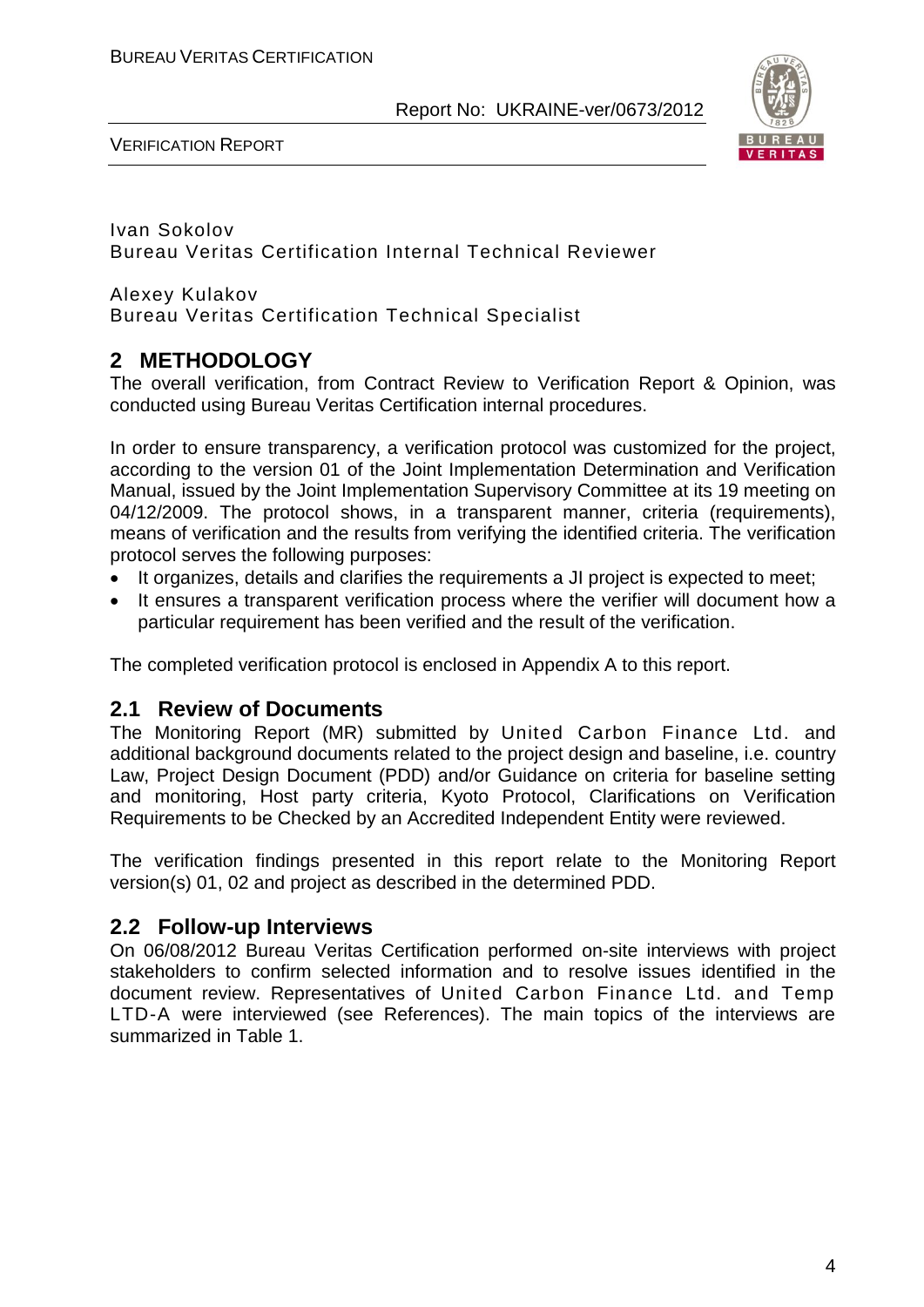

VERIFICATION REPORT

#### **Table 1 Interview topics**

| Interviewed<br>organization | <b>Interview topics</b>                                          |
|-----------------------------|------------------------------------------------------------------|
| Temp LTD-A                  | Organizational structure                                         |
|                             | Responsibilities and authorities                                 |
|                             | Roles and responsibilities for data collection and<br>processing |
|                             | Installation of equipment                                        |
|                             | Data logging, archiving and reporting                            |
|                             | Metering equipment control                                       |
|                             | Metering record keeping system, database                         |
|                             | IT management                                                    |
|                             | Training of personnel                                            |
|                             | Quality management procedures and technology                     |
|                             | Internal audits and check-ups                                    |
| <b>United Carbon</b>        | Baseline methodology                                             |
| Finance Ltd.                | Monitoring plan                                                  |
|                             | Monitoring report                                                |
|                             | <b>Excel spreadsheets</b>                                        |

#### **2.3 Resolution of Clarification, Corrective and Forward Action Requests**

The objective of this phase of the verification is to raise the requests for corrective actions and clarification and any other outstanding issues that needed to be clarified for Bureau Veritas Certification positive conclusion on the GHG emission reduction calculation.

If the Verification Team, in assessing the monitoring report and supporting documents, identifies issues that need to be corrected, clarified or improved with regard to the monitoring requirements, it should raise these issues and inform the project participants of these issues in the form of:

(a) Corrective action request (CAR), requesting the project participants to correct a mistake that is not in accordance with the monitoring plan;

(b) Clarification request (CL), requesting the project participants to provide additional information for the Verification Team to assess compliance with the monitoring plan;

(c) Forward action request (FAR), informing the project participants of an issue, relating to the monitoring that needs to be reviewed during the next verification period.

The Verification Team will make an objective assessment as to whether the actions taken by the project participants, if any, satisfactorily resolve the issues raised, if any, and should conclude its findings of the verification.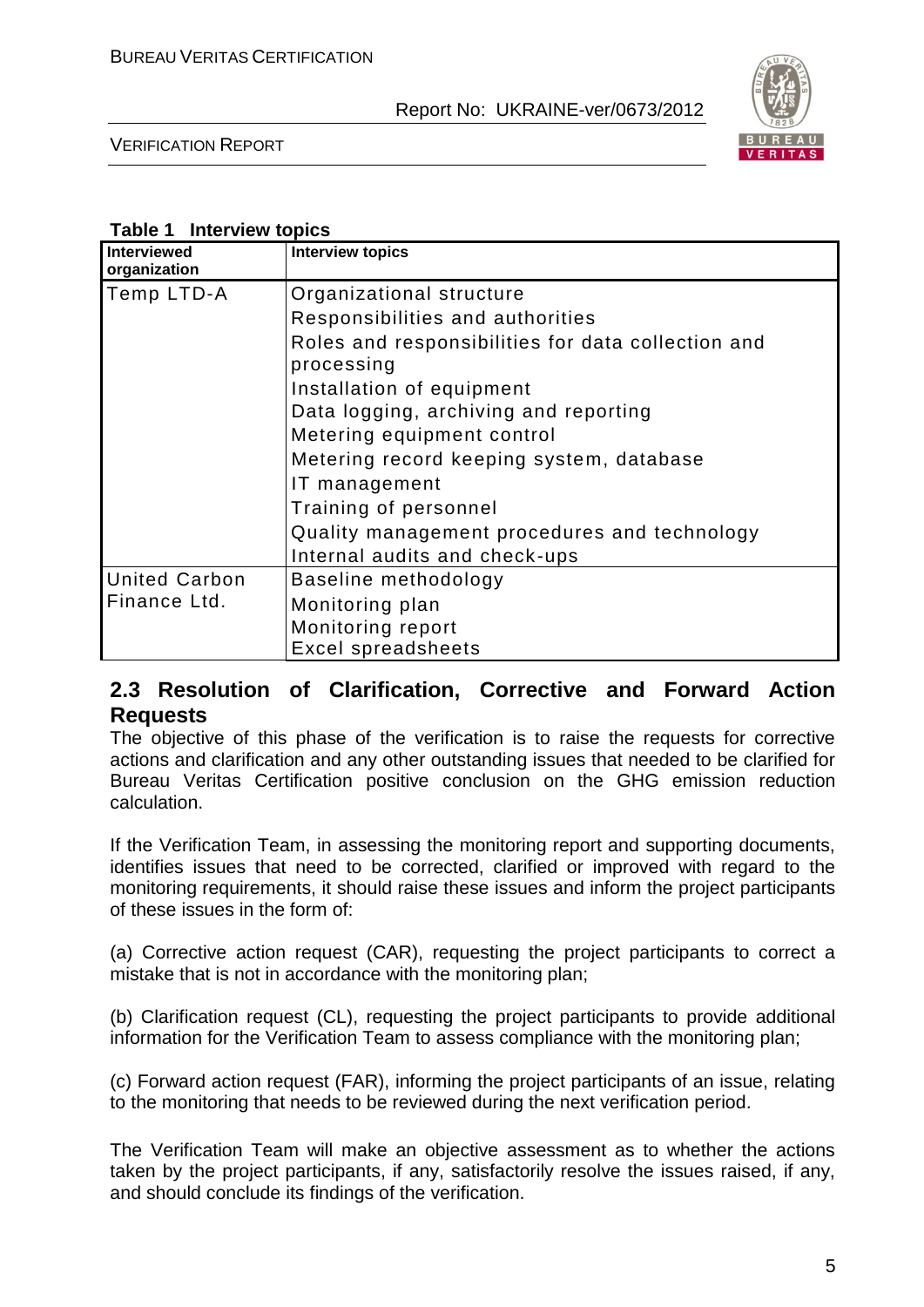

VERIFICATION REPORT

To guarantee the transparency of the verification process, the concerns raised are documented in more detail in the verification protocol in Appendix A.

#### **3 VERIFICATION CONCLUSIONS**

In the following sections, the conclusions of the verification are stated.

The findings from the desk review of the original monitoring documents and the findings from interviews during the follow up visit are described in the Verification Protocol in Appendix A.

The Clarification, Corrective and Forward Action Requests are stated, where applicable, in the following sections and are further documented in the Verification Protocol in Appendix A. The verification of the Project resulted in 10 Corrective Action Requests and 3 Clarification Requests.

The number between brackets at the end of each section corresponds to the DVM paragraph.

#### **3.1 Remaining issues and FARs from previous verifications**

No FARs were raised during previous verification.

#### **3.2 Project approval by Parties involved (90-91)**

Written project approval by the Ukraine #2456/23/7 dated 05/09/2012 has been issued by the State Environmental Investment Agency of Ukraine.

Written project approval by the Netherland Designated Focal Point was received for the proposed project, reference 2011JI47, dated 22/11/2011.

The abovementioned written approvals are unconditional.

The identified areas of concern as to the Project approval by Parties involved, project participants responses and Bureau Veritas Certification's conclusions are described in Appendix A to this report (refer to CAR 01, CAR 02).

#### **3.3 Project implementation (92-93)**

The proposed project is a progressive project that envisages processing and dismantling of the waste heaps, which are located in the Luhansk Region of Ukraine.

The main idea of the project is to process waste heaps originated due to coal extraction from mines. Coal extraction from the mine's waste heap will prevent greenhouse gas emissions into the atmosphere as if in the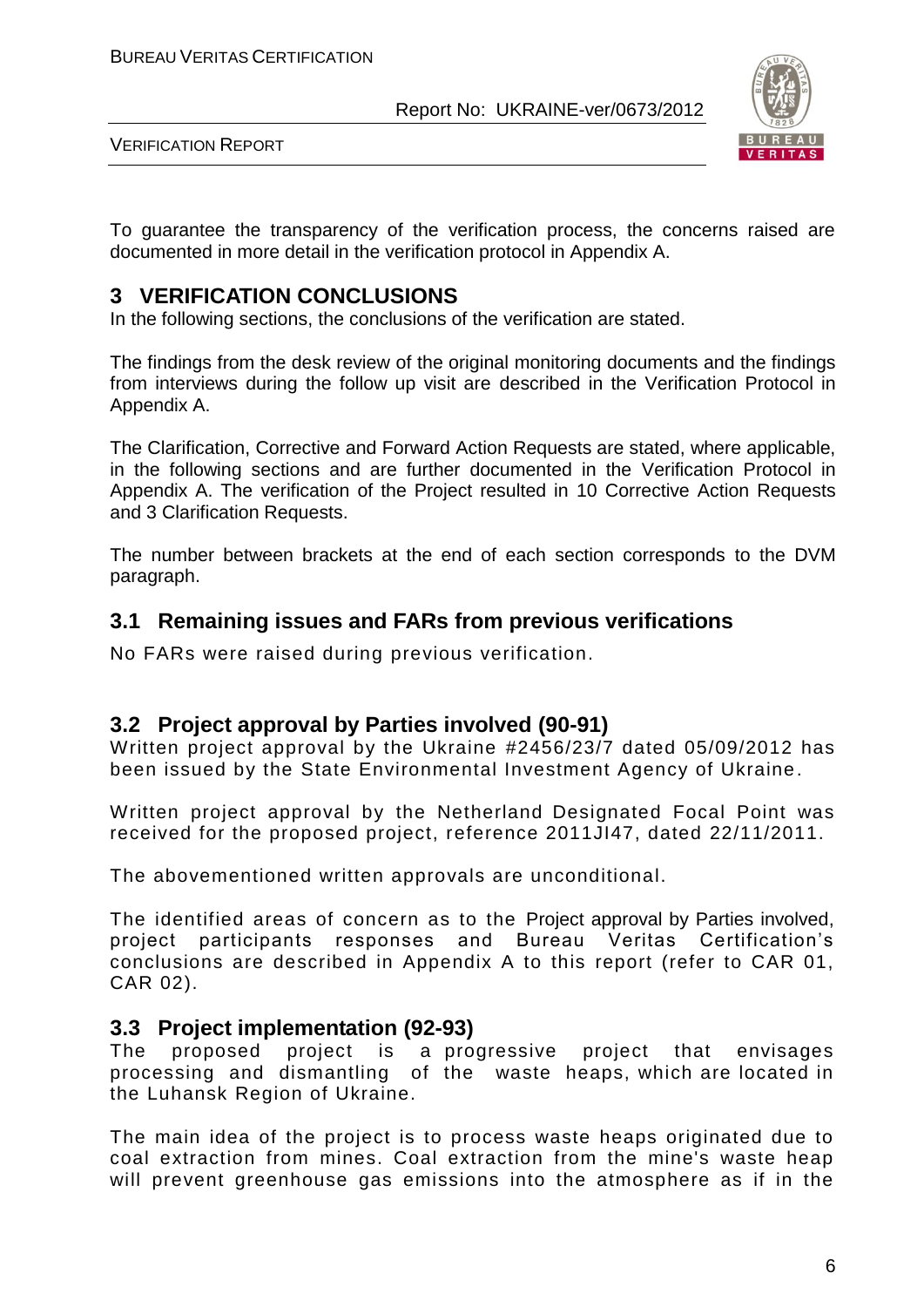

VERIFICATION REPORT

case of spontaneous burning and will produce additional amount of coal instead of its mining. Emission reductions due to the implementation of this project will come from three major sources:

Removing the source of green-house gas emissions from the burning / slow burning waste heap by the extraction of non-combusted coal contained in a waste heap;

Negative leakage through reduced fugitive emissions of methane due to the replacement of coal that would have been mined, by the coal extracted from the heap under the project activity.

Reduce electricity consumption at waste heap dismantling in comparison with energy consumption at coal mine.

The Project is aimed at coal extraction from the mine's waste heaps of the Luhansk Region of Ukraine. These waste heaps have been accumulated some time before the start of the project activity from the mining waste of underground mines. Project activity will prevent greenhouse gas emissions into the atmosphere during combustion of the heaps and will contribute an additional amount of coal, without the need for mining. The Project activities include installation of the equipment for coal extraction and beneficiation near the processing waste heaps and applying special machinery that will perform preparation, loading and transportation of the rock from the waste heaps to the beneficiation factory. After purifying of the matter, the extracted coal will be sold for heat and power generation and the remaining bare rock will be utilized for land engineering and road building.

The project has been operational for the whole monitoring period.

The identified areas of concern as to the project implementation, project participants responses and Bureau Veritas Certification's conclusions are described in Appendix A to this report (refer to CL 01, CL 02).

#### **3.4 Compliance of the monitoring plan with the monitoring methodology (94-98)**

The monitoring occurred in accordance with the monitoring plan included in the PDD regarding which the determination has been deemed final and is so listed on the UNFCCC JI website.

For calculating the emission reductions, key factors influencing the baseline emissions and the activity level of the project and the emissions as well as risks associated with the project were taken into account, as appropriate.

Data sources used for calculating emission reductions are clearly identified, reliable and transparent.

Emission factors, including default emission factors, are selected by carefully balancing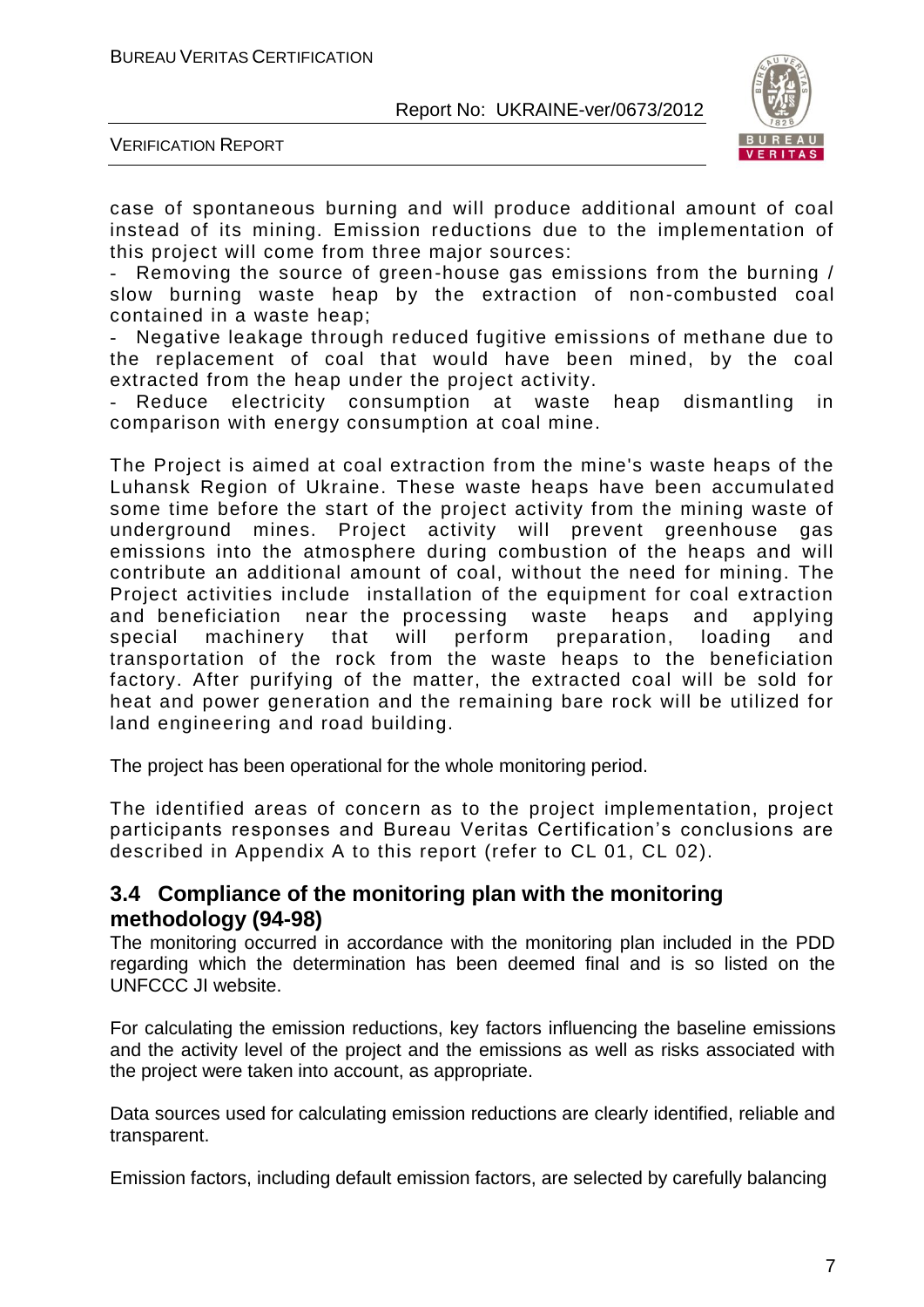

VERIFICATION REPORT

accuracy and reasonableness, and appropriately justified of the choice.

The calculation of emission reductions is based on conservative assumptions and the most plausible scenarios in a transparent manner.

The identified areas of concern as to the compliance of the monitoring plan with the monitoring methodology, project participants responses and Bureau Veritas Certification's conclusions are described in Appendix A to this report (refer to CARs 03 - 06).

#### **3.5 Revision of monitoring plan (99-100)**

Not applicable

#### **3.6 Data management (101)**

The data and their sources, provided in monitoring report, are clearly identified, reliable and transparent.

The implementation of data collection procedures is in accordance with the monitoring plan, including the quality control and quality assurance procedures. These procedures are mentioned in the section "References" of this report.

The function of the monitoring equipment, including its calibration status, is in order.

The evidence and records used for the monitoring are maintained in a traceable manner.

The data collection and management system for the project is in accordance with the monitoring plan.

The identified areas of concern as to the data managemet, project participants responses and Bureau Veritas Certification's conclusions are described in Appendix A to this report (refer to CARs 07 - 10).

### **3.7 Verification regarding programmes of activities (102-110)**

Not applicable.

#### **4 VERIFICATION OPINION**

Bureau Veritas Certification has performed the third periodic verification of the "Waste heaps dismantling by Temp LTD-A in Ukraine" Project in Ukraine, which applies JI specific approach. The verification was performed on the basis of UNFCCC criteria and host country criteria and also on the criteria given to provide for consistent project operations, monitoring and reporting.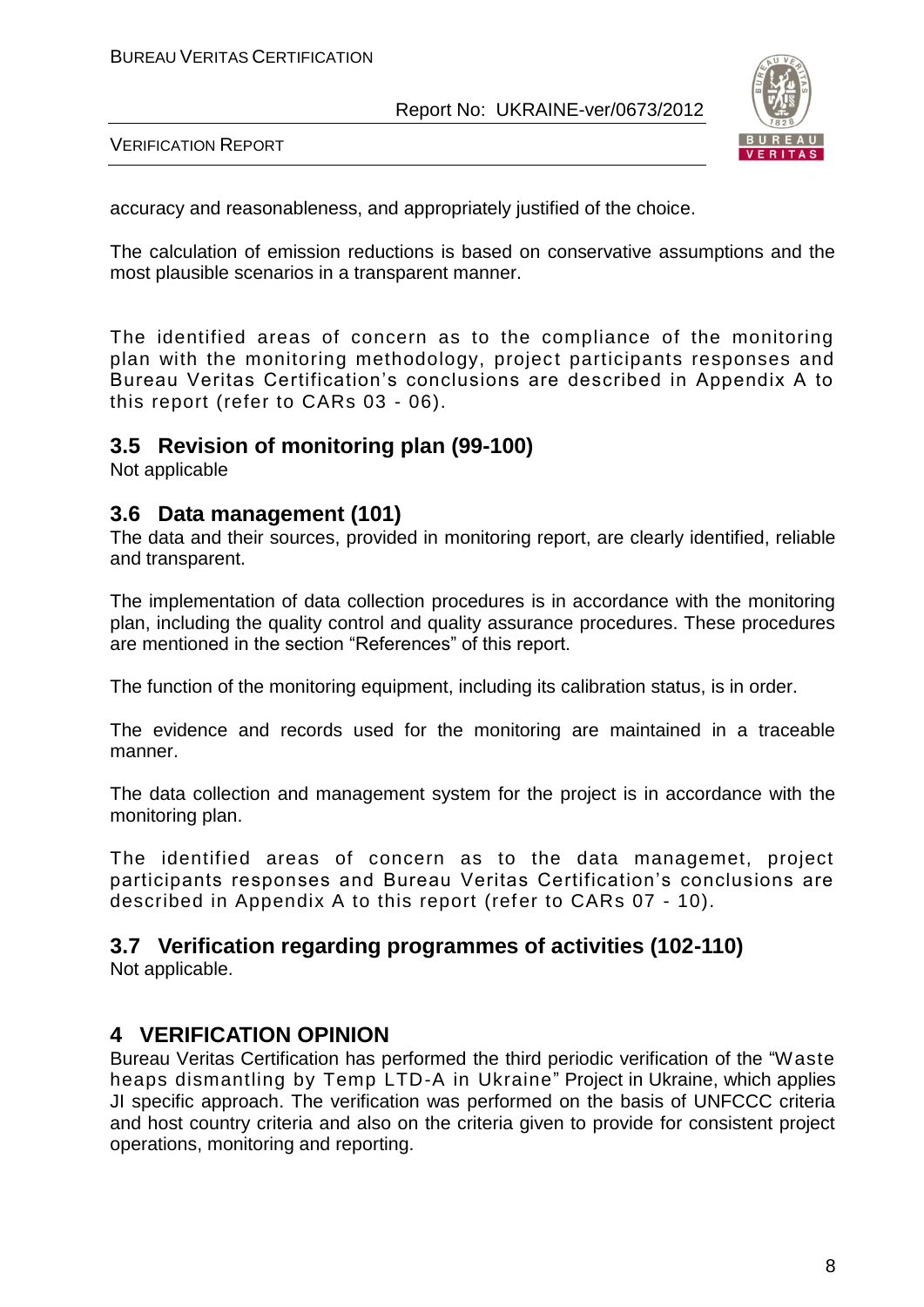

VERIFICATION REPORT

The verification consisted of the following three phases: i) desk review of the monitoring report against the project design and the baseline and monitoring plan; ii) follow-up interviews with project stakeholders; iii) resolution of outstanding issues and the issuance of the final verification report and opinion.

The management of United Carbon Finance Ltd is responsible for the preparation of the GHG emissions data and the reported GHG emissions reductions of the project on the basis set out within the project Monitoring Plan indicated in the final PDD version. The development and maintenance of records and reporting procedures in accordance with that plan, including the calculation and determination of GHG emission reductions from the project, is the responsibility of the management of the project.

Bureau Veritas Certification verified the Project Monitoring Report version 02 for the reporting period as indicated below. Bureau Veritas Certification confirms that the project is implemented as planned and described in approved project design documents. Installed equipment being essential for generating emission reduction runs reliably and is calibrated appropriately. The monitoring system is in place and the project is generating GHG emission reductions.

Bureau Veritas Certification can confirm that the GHG emission reduction is accurately calculated and is free of material errors, omissions, or misstatements. Our opinion relates to the project's GHG emissions and resulting GHG emissions reductions reported and related to the approved project baseline and monitoring, and its associated documents. Based on the information we have seen and evaluated, we confirm, with a reasonable level of assurance, the following statement:

#### Reporting period: From 01/01/2011 to 31/07/2012

For the period from 01/01/2011 to 31/12/2011

| Baseline emissions         |  | $: 1361381$ tonnes of CO2 equivalent |
|----------------------------|--|--------------------------------------|
| Leakage                    |  | - 409407 tonnes of CO2 equivalent    |
| Project emissions          |  | 3707 tonnes of CO2 equivalent        |
| <b>Emission Reductions</b> |  | $: 1767081$ tonnes of CO2 equivalent |

For the period from 01/01/2012 to 31/07/2012

| <b>Baseline emissions</b>  |  | : 835802 tonnes of CO2 equivalent    |
|----------------------------|--|--------------------------------------|
| Leakage                    |  | $: -251350$ tonnes of CO2 equivalent |
| <b>Project emissions</b>   |  | 2142 tonnes of CO2 equivalent        |
| <b>Emission Reductions</b> |  | $: 1085010$ tonnes of CO2 equivalent |

Total for the monitoring period

| <b>Baseline emissions</b> |  | : 2197183 tonnes of CO2 equivalent |
|---------------------------|--|------------------------------------|
| Leakage                   |  | : -660757 tonnes of CO2 equivalent |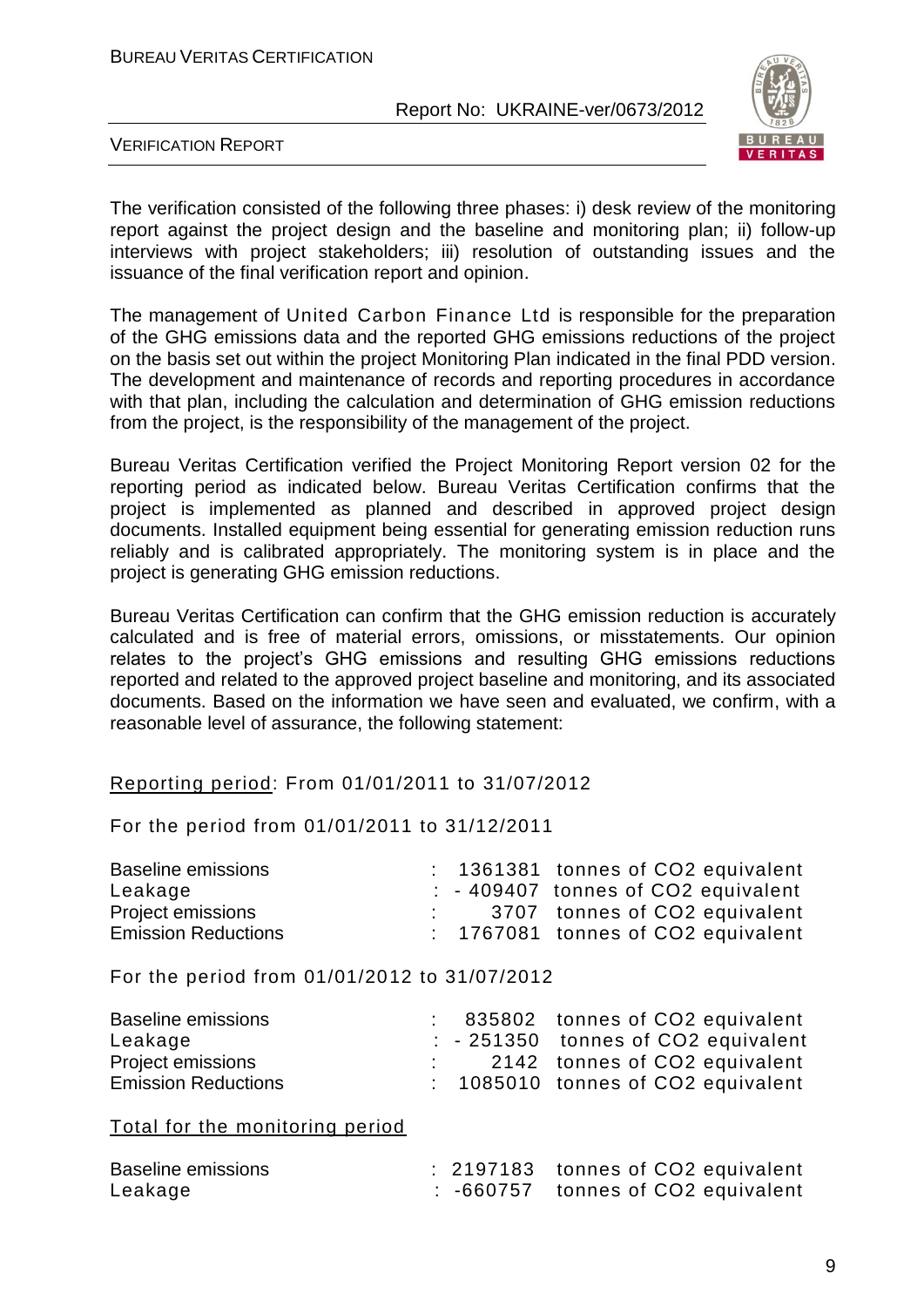

| Project emissions          |  | 5849 tonnes of CO2 equivalent      |
|----------------------------|--|------------------------------------|
| <b>Emission Reductions</b> |  | : 2852091 tonnes of CO2 equivalent |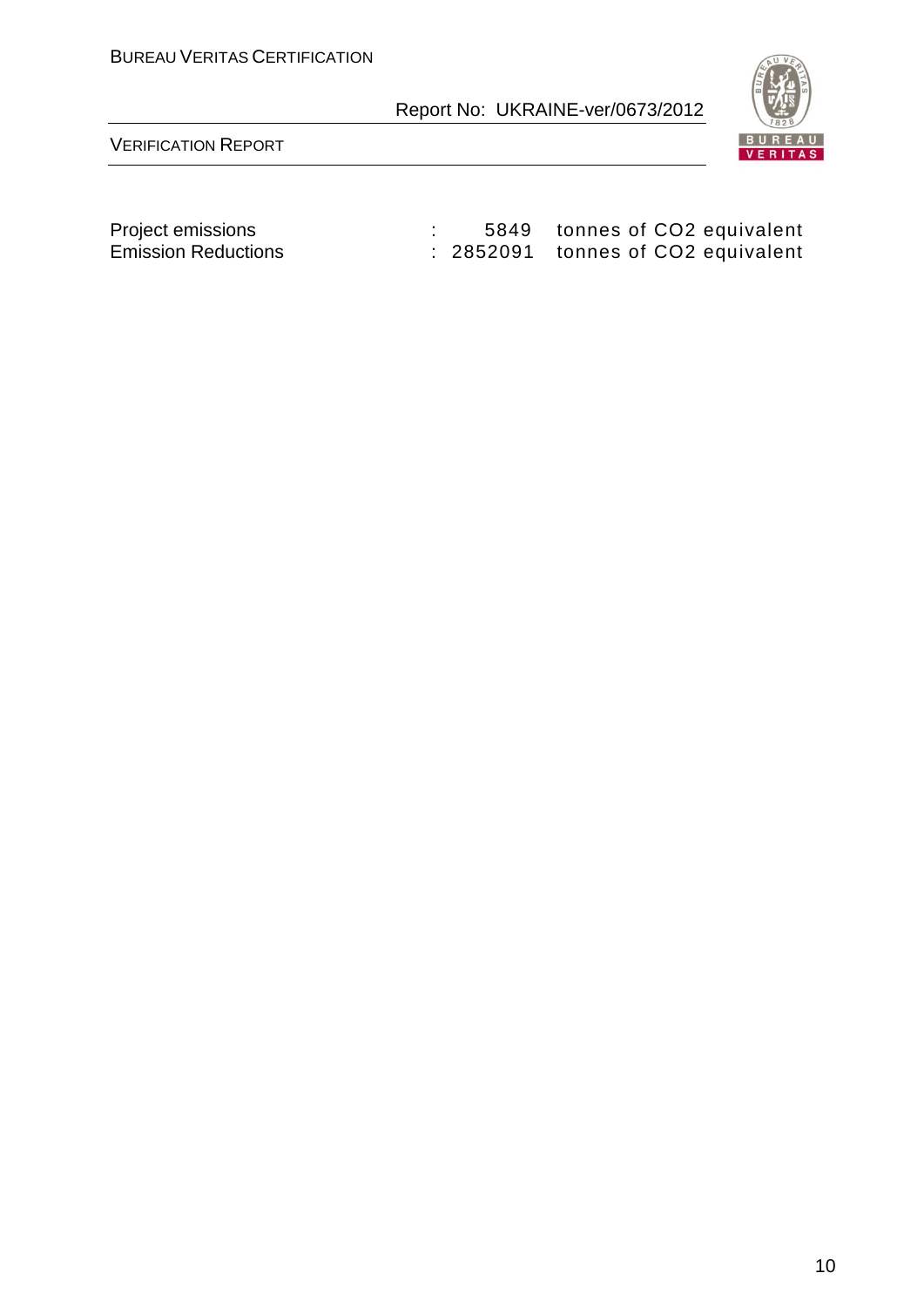

VERIFICATION REPORT

#### **5 REFERENCES**

#### **Category 1 Documents:**

Documents provided by United Carbon Finance Ltd that relate directly to the GHG components of the project.

- /1/ Project Design Document "Waste heaps dismantling by Temp LTD-A in Ukraine" version 3.0 dated 18/07/2012.
- /2/ Monitoring Report for 01/01/2011-31/07/2012 "Waste heaps dismantling by Temp LTD-A in Ukraine", version 01 dated 03/08/2012.
- /3/ Monitoring Report for 01/01/2011-31/07/2012 "Waste heaps dismantling by Temp LTD-A in Ukraine", version 02 dated 05/09/2012.
- /4/ Emission Reductions Calculation version 1 excel file dated 05/09/2012
- /5/ Letter of Approval #2456/23/7 for the project "Waste heaps dismantling by Temp LTD-A in Ukraine" issued by State Environmental Investment Agency of Ukraine dated 05/09/2012.
- /6/ Letter of Approval № 2011JI47 dated 22/11/2011 for the project "Waste heaps dismantling by Temp LTD-A in Ukraine" issued by DFP of the Netherlands.

#### **Category 2 Documents:**

Background documents related to the design and/or methodologies employed in the design or other reference documents.

- /1/ Order # 21-П dated 21/03/2008 "On approval and enactment of instruction", Temp LTD-A LLC, Antratsyt city
- /2/ Order # 31-П dated 01/07/2008 "On assignment of documentation storage terms", Temp LTD-A LLC, Antratsyt city
- /3/ Instruction dated 21/03/2008 on monitoring of main enterprise activity parameters for implementation of JI project within Kyoto Protocol mechanisms, Temp LTD-A LLC
- /4/ Photo–General view of processing facility "Voroshylovska", Temp LTD-A LLC
- /5/ Photo–General view of waste heap processing facility "Voroshylovska", Temp LTD-A LLC
- /6/ Statement dated 15/09/2008 on meters replacement
- /7/ Passport on multitariff active and reactive energy meter LZQM 321.02.534
- /8/ Acceptance certificate on multitariff active and reactive energy meter LZQM 321.02.534, fabrication # 446002. Fabrication date–26/02/2007
- /9/ Photo– multitariff active and reactive energy meter LZQM 321.02.534, fabrication # 446002, 2007
- /10/ Statement on technical check of power meters dated 16/10/2008
- /11/ Passport on multitariff active and reactive energy meter ЕМS 132.11.4
- /12/ Acceptance certificate on multitariff active and reactive energy meter ЕМS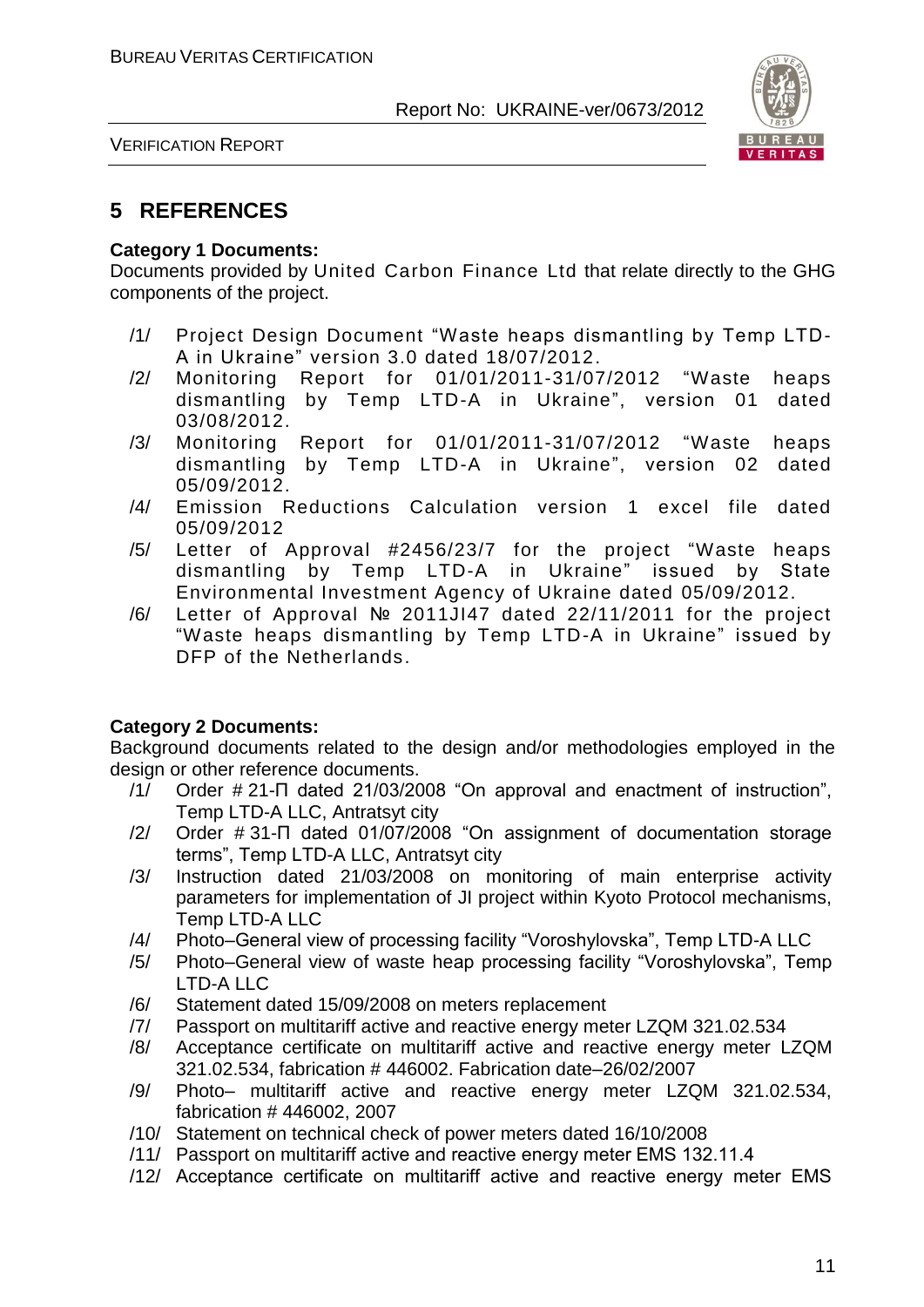VERIFICATION REPORT



132.11.4, fabrication # 352641. Fabrication date–12/05/2006

- /13/ Photo–multitariff active and reactive energy meter ЕМS 132.11.4, fabrication # 352641, 2006
- /14/ Passport on multitariff active and reactive energy meter LZQM 321.02.534
- /15/ Acceptance certificate on multitariff active and reactive energy meter LZQM 321.02.534, fabrication # 588429. Fabrication date–21/04/2008
- /16/ Photo–multitariff active and reactive energy meter LZQM 321.02.534, fabrication # 588429, 2008
- /17/ Technical passport on electronic railway scales type ВТВ-150С, fabrication # 030200814 at Donetsk railway Karakhash station. Passport dated of 14/02/2005
- /18/ Photo–general view of electronic railway scales Donetsk railway Karakhash station
- /19/ Photo–display of electronic railway scales Donetsk railway Karakhash station
- /20/ Technical passport on electronic railway scales type ВЕТ-150В2, fabrication # 686 at Donetsk railway Dariivka station. Passport dated of 20/06/2011
- /21/ Delivery note # 0000005838 dated 26/08/2011 on oil products distribution
- /22/ Decommissioning statement # СпТ-007В dated 31/08/2011, Voroshylovska station warehouse
- /23/ Turnover balance sheet as per billing statement 203 for August 2011
- /24/ Passport on quality # 1902 dated 30/08/2011
- /25/ Delivery note # 0000006095 dated 01/09/2011 on oil products distribution
- /26/ Invoice # ПМ-0016 on internal distribution dated 01/09/2011, Voroshylovska station warehouse
- /27/ Delivery note # 0000006468 dated 09/09/2011 on oil products distribution
- /28/ Invoice # ПМ-0017 on internal distribution dated 09/09/2011, Voroshylovska station warehouse
- /29/ Delivery note # 0000006467 dated 09/09/2011 on oil products distribution
- /30/ Invoice # ПМ-0018 on internal distribution dated 09/09/2011, Voroshylovska station warehouse
- /31/ Photo–general view of electronic railway scales Donetsk railway Karakhash station
- /32/ Turnover balance sheet as per billing statement 203 for March 2011, Temp LTD-A LLC
- /33/ Decommissioning statement # СпТ 01К dated 31/03/2011, Temp LTD-A LLC
- /34/ Delivery note # 0000001282 dated 15/03/2011 on oil products distribution, Temp LTD-A LLC
- /35/ Goods delivery note # 0000001282 dated 15/03/2011, Temp LTD-A LLC
- /36/ Turnover balance sheet as per billing statement 203 for October 2011, Temp LTD-A LLC
- /37/ Delivery note # 0000007741 dated 28/10/2011 on oil products distribution, Temp LTD-A LLC
- /38/ Goods delivery note # 0000007741 dated 28/10/2011, Temp LTD-A LLC
- /39/ Turnover balance sheet as per billing statement 203 for November 2011, Temp LTD-A LLC
- /40/ Operating data of processing facility "Voroshylovska" for 2008-2010, Temp LTD-A LLC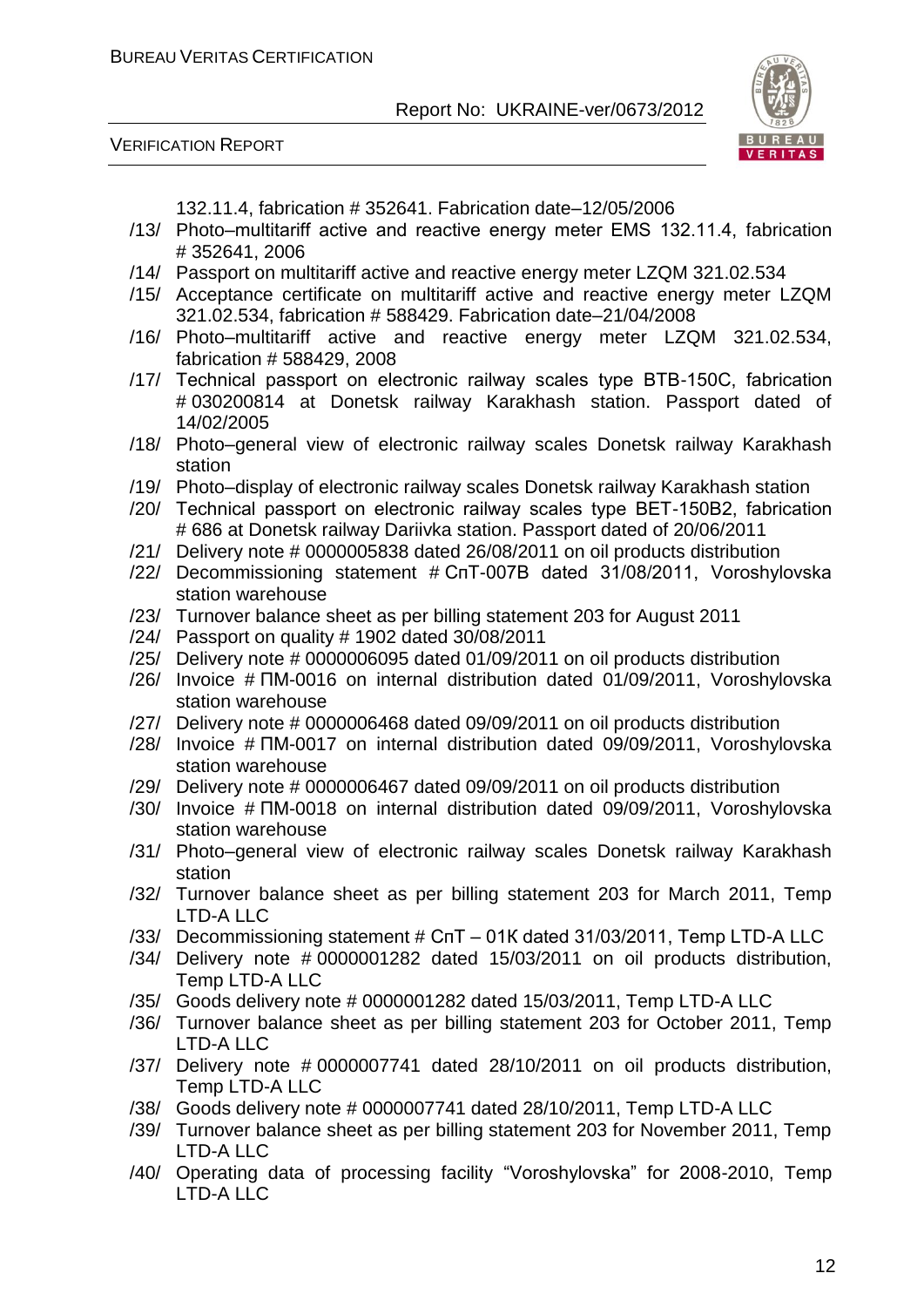

| /41/ | Acceptance certificate on power meter type NIK 2303 ART2T, fabrication<br># 0060944. Fabrication date 01/03/2010        |
|------|-------------------------------------------------------------------------------------------------------------------------|
| /42/ | Passport on power meter type NIK 2303 ART2T                                                                             |
| /43/ | Information note on the amount and cost of electricity distributed to the supplier                                      |
|      | for April 2008, Temp LTD-A LLC                                                                                          |
| /44/ | Information note on the amount and cost of electricity distributed to the supplier                                      |
|      | for July 2008, Temp LTD-A LLC                                                                                           |
| /45/ | Information note on the amount and cost of electricity distributed to the supplier                                      |
|      | for November 2008, Temp LTD-A LLC                                                                                       |
| /46/ | Information note on the amount and cost of electricity distributed to the supplier                                      |
|      | for December 2008, Temp LTD-A LLC                                                                                       |
| /47/ | Information note on the amount and cost of electricity distributed to the supplier                                      |
|      | for January 2009, Temp LTD-A LLC                                                                                        |
| /48/ | Information note on the amount and cost of electricity distributed to the supplier                                      |
|      | for May 2009, Temp LTD-A LLC                                                                                            |
| /49/ | Information note on the amount and cost of electricity distributed to the supplier                                      |
|      | for March 2009, Temp LTD-A LLC                                                                                          |
| /50/ | Information note on the amount and cost of electricity distributed to the supplier<br>for April 2009, Temp LTD-A LLC    |
| /51/ | Information note on the amount and cost of electricity distributed to the supplier                                      |
|      | for August 2009, Temp LTD-A LLC                                                                                         |
| /52/ | Information note on the amount and cost of electricity distributed to the supplier                                      |
|      | for March 2010, Temp LTD-A LLC                                                                                          |
| /53/ | Information note on the amount and cost of electricity distributed to the supplier                                      |
|      | for June 2010, Temp LTD-A LLC                                                                                           |
| /54/ | Information note on the amount and cost of electricity distributed to the supplier                                      |
|      | for July 2010, Temp LTD-A LLC                                                                                           |
| /55/ | Information note on the amount and cost of electricity distributed to the supplier                                      |
|      | for May 2010, Temp LTD-A LLC                                                                                            |
| /56/ | Information note on the amount and cost of electricity distributed to the supplier                                      |
|      | for March 2011, Temp LTD-A LLC                                                                                          |
| /57/ | Information note on the amount and cost of electricity distributed to the supplier                                      |
|      | for April 2011, Temp LTD-A LLC                                                                                          |
| /58/ | Information note on the amount and cost of electricity distributed to the supplier                                      |
|      | for September 2011, Temp LTD-A LLC                                                                                      |
| /59/ | Information note on the amount and cost of electricity distributed to the supplier<br>for November 2011, Temp LTD-A LLC |
| /60/ | Pay slip on acceptance of freight #49835544 dated 31/10/2008, Temp LTD-A                                                |
|      | <b>LLC</b>                                                                                                              |
| /61/ | Pay slip on acceptance of freight #49835369 dated 24/10/2008, Temp LTD-A                                                |
|      | <b>LLC</b>                                                                                                              |
| /62/ | Pay slip on acceptance of freight #50090314 dated 17/10/2008, Temp LTD-A                                                |
|      | <b>LLC</b>                                                                                                              |
| /63/ | Pay slip on acceptance of freight # 52273537 dated 29/08/2010, Temp LTD-A                                               |
|      | <b>LLC</b>                                                                                                              |
| /64/ | Pay slip on acceptance of freight #52273380 dated 20/08/2010, Temp LTD-A                                                |
|      | <b>LLC</b>                                                                                                              |
|      |                                                                                                                         |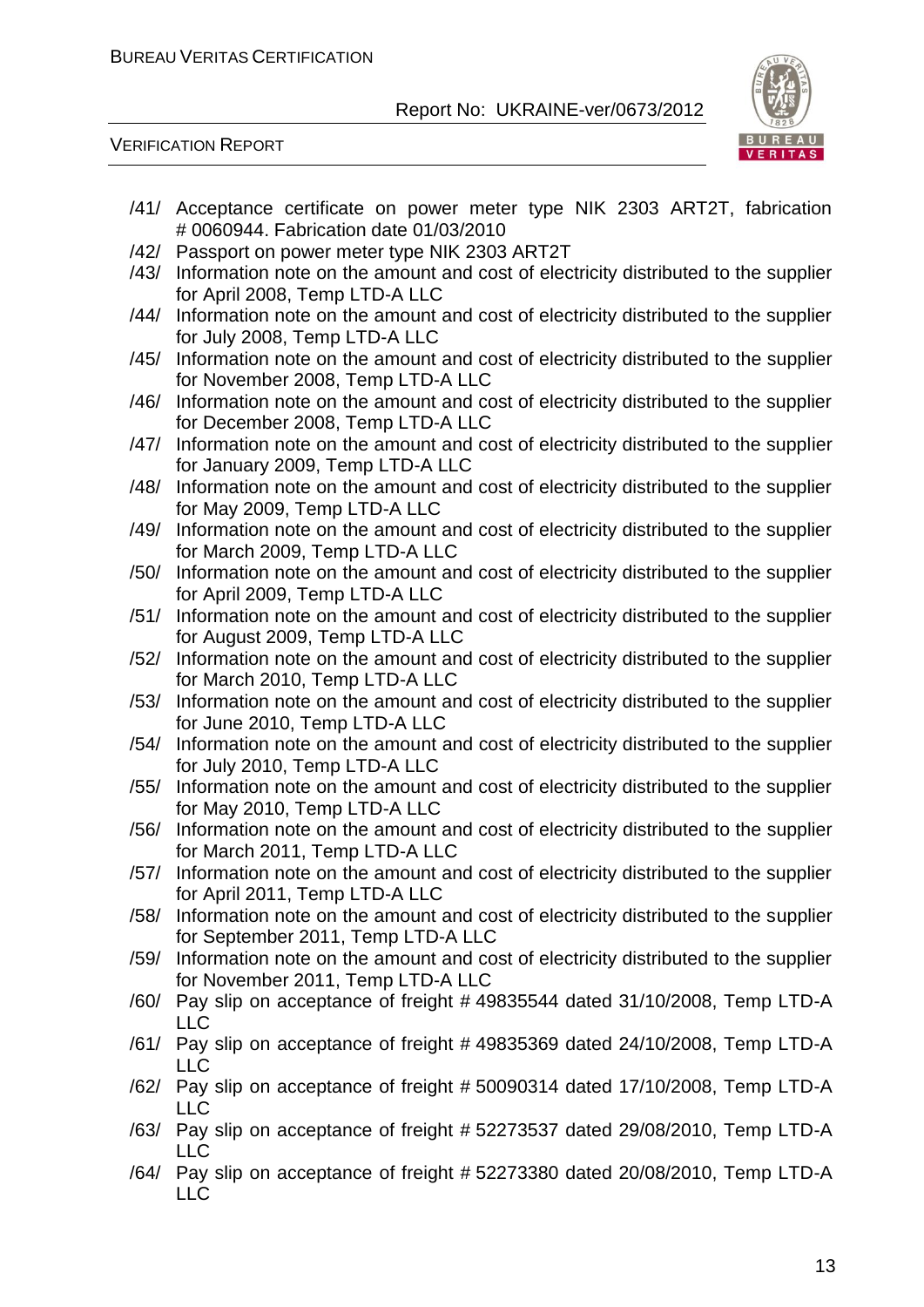

- /65/ Pay slip on acceptance of freight # 52273225 dated 06/08/2010, Temp LTD-A LLC
- /66/ Pay slip on acceptance of freight # 51608032 dated 29/11/2011, Temp LTD-A LLC
- /67/ Pay slip on acceptance of freight # 51608099 dated 29/11/2011, Temp LTD-A LLC
- /68/ Pay slip on acceptance of freight # 51267904 dated 10/11/2011, Temp LTD-A LLC
- /69/ Permit on increased risk works execution and increased risk equipment operation # 733.11.09 – 10.10.1 dated 07/10/2011, Temp LTD-A LLC
- /70/ Permit on increased risk works execution and increased risk equipment operation # 3129.08.30 – 10.10.1 dated 24/10/2008, Temp LTD-A LLC
- /71/ Permit on increased risk works execution and increased risk equipment operation # 57.08.30 – 10.10.1 dated 14/01/2008, Temp LTD-A LLC
- /72/ Permit on increased risk works execution and increased risk equipment operation # 1265.10.30 – 10.10.1 dated 26/04/2010, Temp LTD-A LLC
- /73/ Complex state expert opinion # 412 dated 17/10/2007, Temp LTD-A LLC
- /74/ State license Series АБ # 206551 on project works. Production site electricity supply working project, Temp LTD-A LLC, dated 2007
- /75/ License Series АБ # 206551 dated 01/10/2005, Temp LTD-A LLC
- /76/ EIA of project on building of concentration plant dated 25/09/2006, Temp LTD-A LLC
- /77/ Expert opinion on occupational health and safety # 36189153.051549 С.11. as per the Agreement # 3472, dated 07/12/2011, Temp LTD-A LLC
- /78/ Educational and training programme on occupational health and safety of conveyor operator for 2010, Temp LTD-A LLC
- /79/ Organizational and technical preventive measures on occupational health and safety for 2010, Temp LTD-A LLC
- /80/ Organizational and technical preventive measures on occupational health and safety for 2009, Temp LTD-A LLC
- /81/ Protocol # 164 dated 17/12/2011 of commission session on occupational health and safety knowledge testing, Temp LTD-A LLC
- /82/ Protocol # 157 dated 18/12/2011 of commission session on occupational health and safety knowledge testing, Temp LTD-A LLC
- /83/ Protocol # 143 dated 04/07/2011 of commission session on occupational health and safety knowledge testing, Temp LTD-A LLC
- /84/ Protocol # 131 dated 23/05/2011 of commission session on occupational health and safety knowledge testing, Temp LTD-A LLC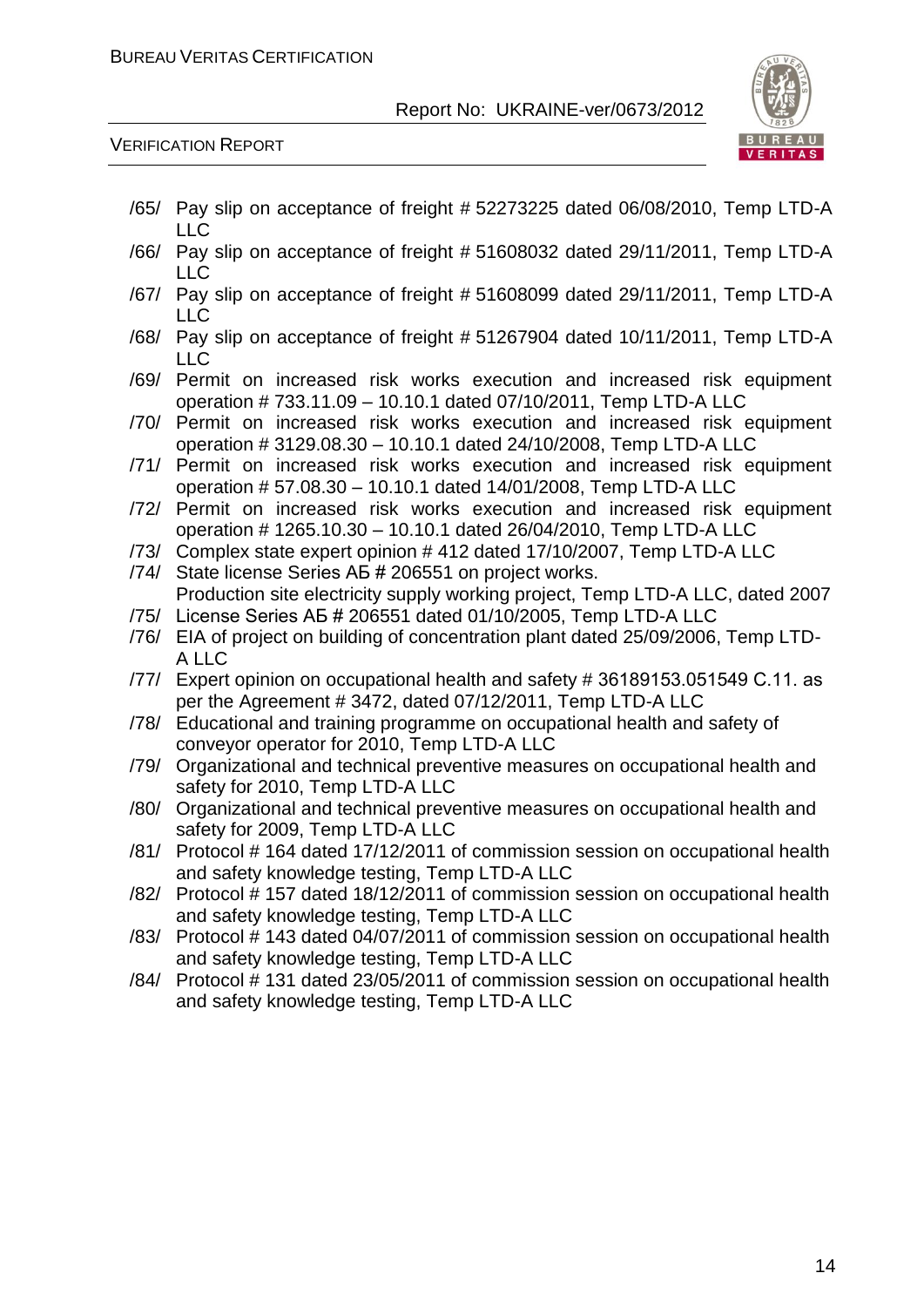



#### **Persons interviewed:**

List persons interviewed during the verification or persons that contributed with other information that are not included in the documents listed above.

- /1/ Sergiy Karuna Legal Councel, Temp LTD-A
- /2/ Alexander Glotov Deputy director for Operations, Temp LTD-A<br>/3/ Elena Korotchenko Chief accountant, Temp LTD-A
- /3/ Elena Korotchenko Chief accountant, Temp LTD-A
- /4/ Sergey Aleksyutin Chief power engineering specialist (electrician) , Temp LTD-A
- /5/ Tahir Musayev representative of the project Developer United Carbon Finance Ltd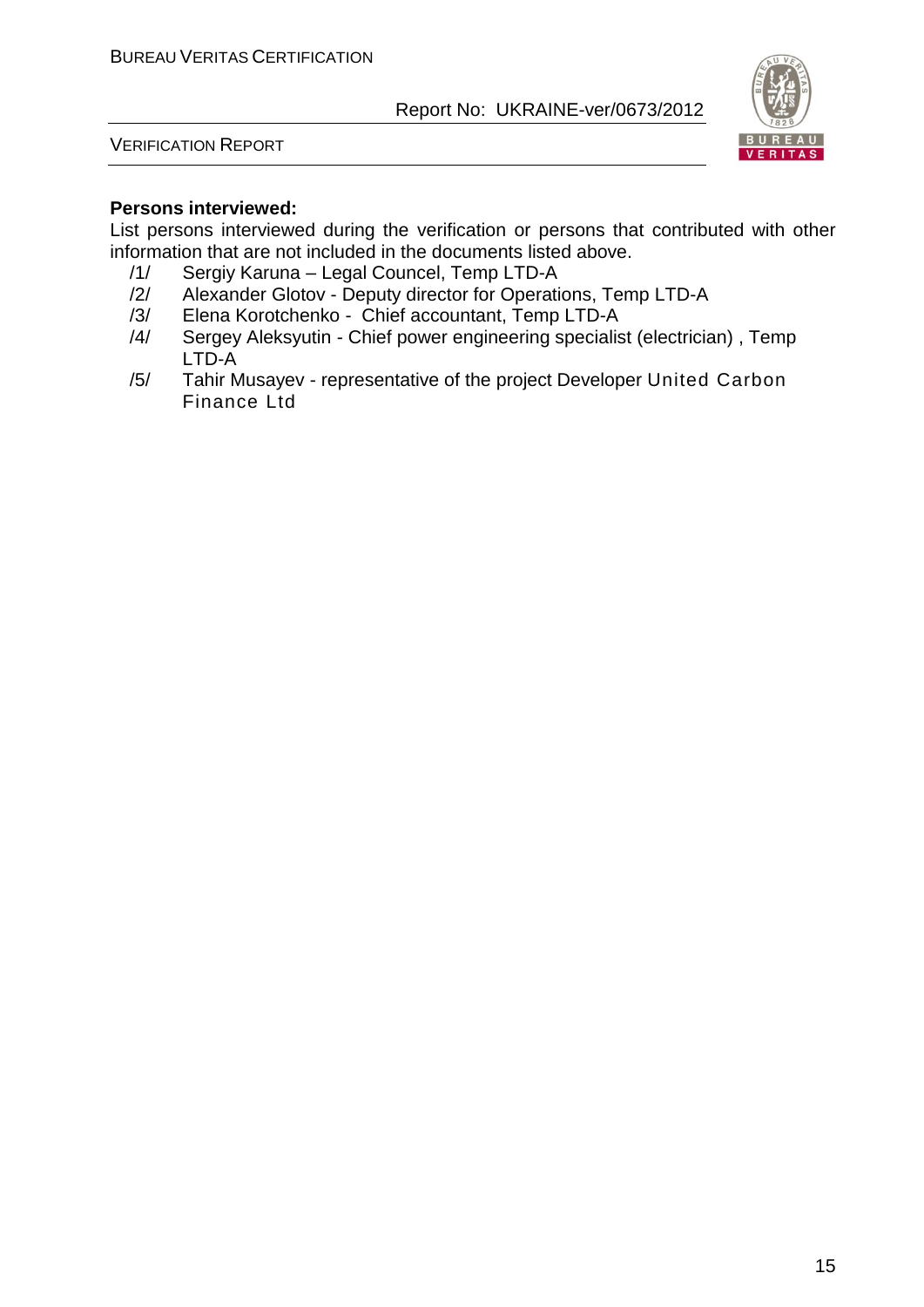

VERIFICATION REPORT

#### APPENDIX A: VERIFICATION PROTOCOL

#### **Check list for verification, according to the JOINT IMPLEMENTATION DETERMINATION AND VERIFICATION MANUAL (Version 01)**

| <b>DVM</b><br>Paragraph | <b>Check Item</b>                                                                                                                                                                                                                                                                             | <b>Initial finding</b>                                                                                                                                                                                                                                                                                                                                                                                                        | <b>Draft</b><br><b>Conclusion</b> | <b>Final</b><br><b>Conclusion</b> |
|-------------------------|-----------------------------------------------------------------------------------------------------------------------------------------------------------------------------------------------------------------------------------------------------------------------------------------------|-------------------------------------------------------------------------------------------------------------------------------------------------------------------------------------------------------------------------------------------------------------------------------------------------------------------------------------------------------------------------------------------------------------------------------|-----------------------------------|-----------------------------------|
|                         | <b>Project approvals by Parties involved</b>                                                                                                                                                                                                                                                  |                                                                                                                                                                                                                                                                                                                                                                                                                               |                                   |                                   |
| 90                      | Has the DFPs of at least one Party<br>involved, other than the host Party,<br>issued a written project approval<br>submitting<br>when<br>the<br>first<br>verification report to the secretariat<br>for publication in accordance with<br>paragraph 38 of the JI guidelines,<br>at the latest? | Corrective Action Request (CAR) 01.<br>Please provide the Letter of Approval issued<br>by the DFP of Ukraine. Please also specify ITL<br>of the project in the MR.<br>Corrective Action Request (CAR) 02.<br>Please specify ITL of the project in the MR.                                                                                                                                                                     | <b>CAR 01</b><br><b>CAR 02</b>    | OK.<br><b>OK</b>                  |
| 91                      | Are all the written project approvals<br>by Parties involved unconditional?                                                                                                                                                                                                                   | See CAR 01 above.                                                                                                                                                                                                                                                                                                                                                                                                             | <b>OK</b>                         | <b>OK</b>                         |
|                         | <b>Project implementation</b>                                                                                                                                                                                                                                                                 |                                                                                                                                                                                                                                                                                                                                                                                                                               |                                   |                                   |
| 92                      | Has the project been implemented<br>accordance with the PDD<br>in.<br>regarding which the determination<br>has been deemed final and is so<br>listed on the UNFCCC JI website?                                                                                                                | Clarification Request (CL) 01.<br>Please clarify whether dismantling facility was<br>operational for the whole monitoring period or<br>were there any stoppages in its operation?<br><b>Clarification Request (CL) 02.</b><br>In most cases facilities applying the same<br>technology as in the Project do not operate in<br>winter time. On p.9 of the MR it is stated that<br>"If some main project equipment has not been | <b>CL 01</b><br><b>CL 02</b>      | <b>OK</b><br><b>OK</b>            |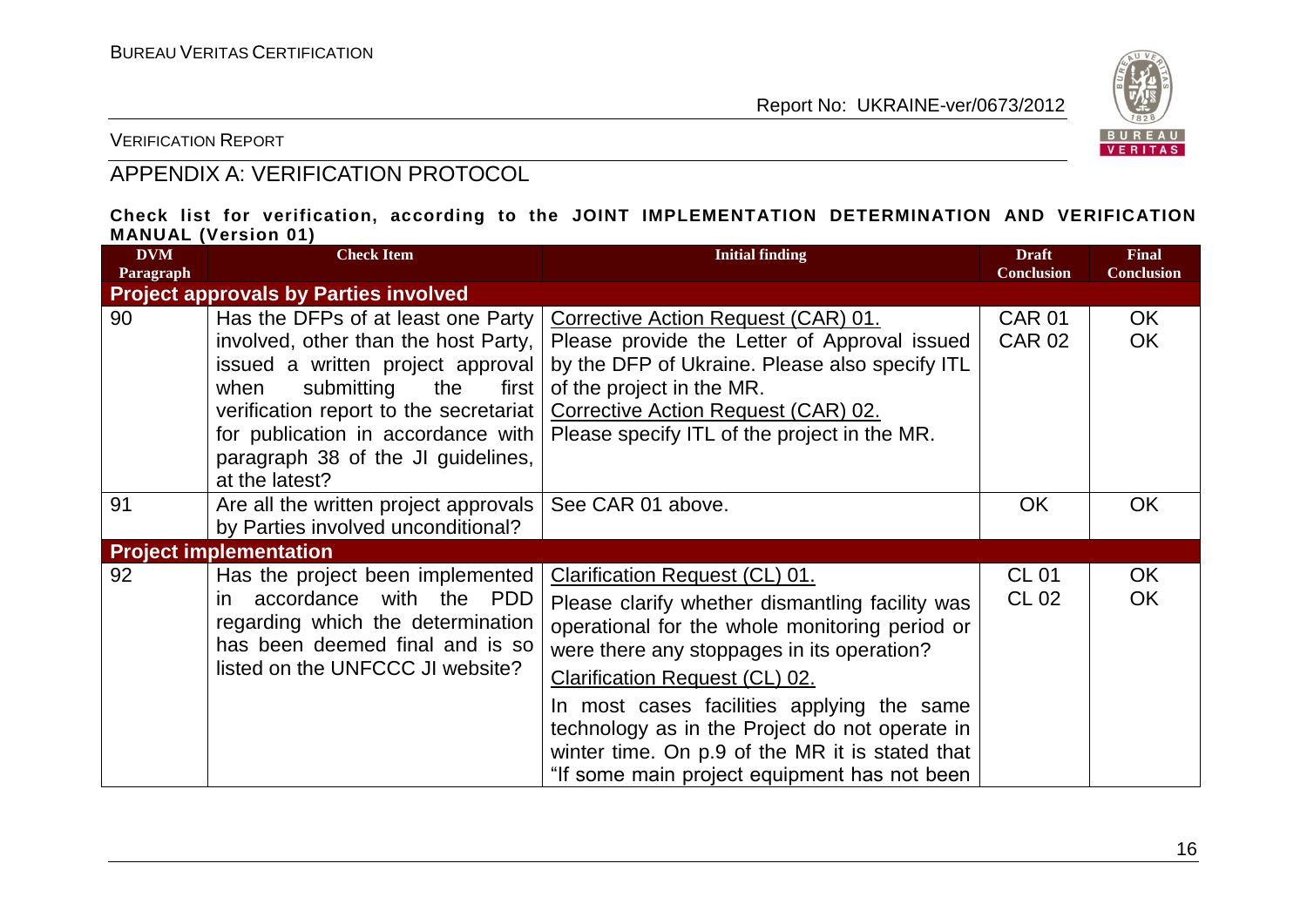

| <b>DVM</b><br>Paragraph | <b>Check Item</b>                                                                                                                                                                                                                                                                                                                                                | <b>Initial finding</b>                                                                                                                                                                                 | <b>Draft</b><br><b>Conclusion</b> | <b>Final</b><br><b>Conclusion</b> |
|-------------------------|------------------------------------------------------------------------------------------------------------------------------------------------------------------------------------------------------------------------------------------------------------------------------------------------------------------------------------------------------------------|--------------------------------------------------------------------------------------------------------------------------------------------------------------------------------------------------------|-----------------------------------|-----------------------------------|
|                         |                                                                                                                                                                                                                                                                                                                                                                  | during monitoring ()emission<br>working<br>reductions for this period will be assumed<br>equal to 0. However, excel calculation file<br>provides the calculation for winter months.<br>Please explain. |                                   |                                   |
| 93                      | What is the status of operation of<br>the project during the monitoring<br>period?                                                                                                                                                                                                                                                                               | The project has been operational for the<br>whole monitoring period.                                                                                                                                   | <b>OK</b>                         | <b>OK</b>                         |
|                         | <b>Compliance with monitoring plan</b>                                                                                                                                                                                                                                                                                                                           |                                                                                                                                                                                                        |                                   |                                   |
| 94                      | Did the<br>monitoring occur<br>plan included in the PDD regarding   included in the PDD.<br>which the determination has been<br>deemed final and is so listed on the<br>UNFCCC JI website?                                                                                                                                                                       | in   Yes, the<br>monitoring<br>occurs<br>in.<br>accordance with the monitoring accordance with the monitoring plan                                                                                     | <b>OK</b>                         | <b>OK</b>                         |
| 95(a)                   | calculating<br>For<br>reductions or enhancements of net<br>removals, were key factors, e.g.<br>those listed in 23 (b) (i)-(vii) above,<br>influencing the baseline emissions<br>or net removals and the activity<br>level of the project and the<br>emissions or removals as well as<br>risks associated with the project<br>taken into account, as appropriate? | the emission   Yes, all relevant key factors were taken<br>into account, as appropriate.                                                                                                               | <b>OK</b>                         | <b>OK</b>                         |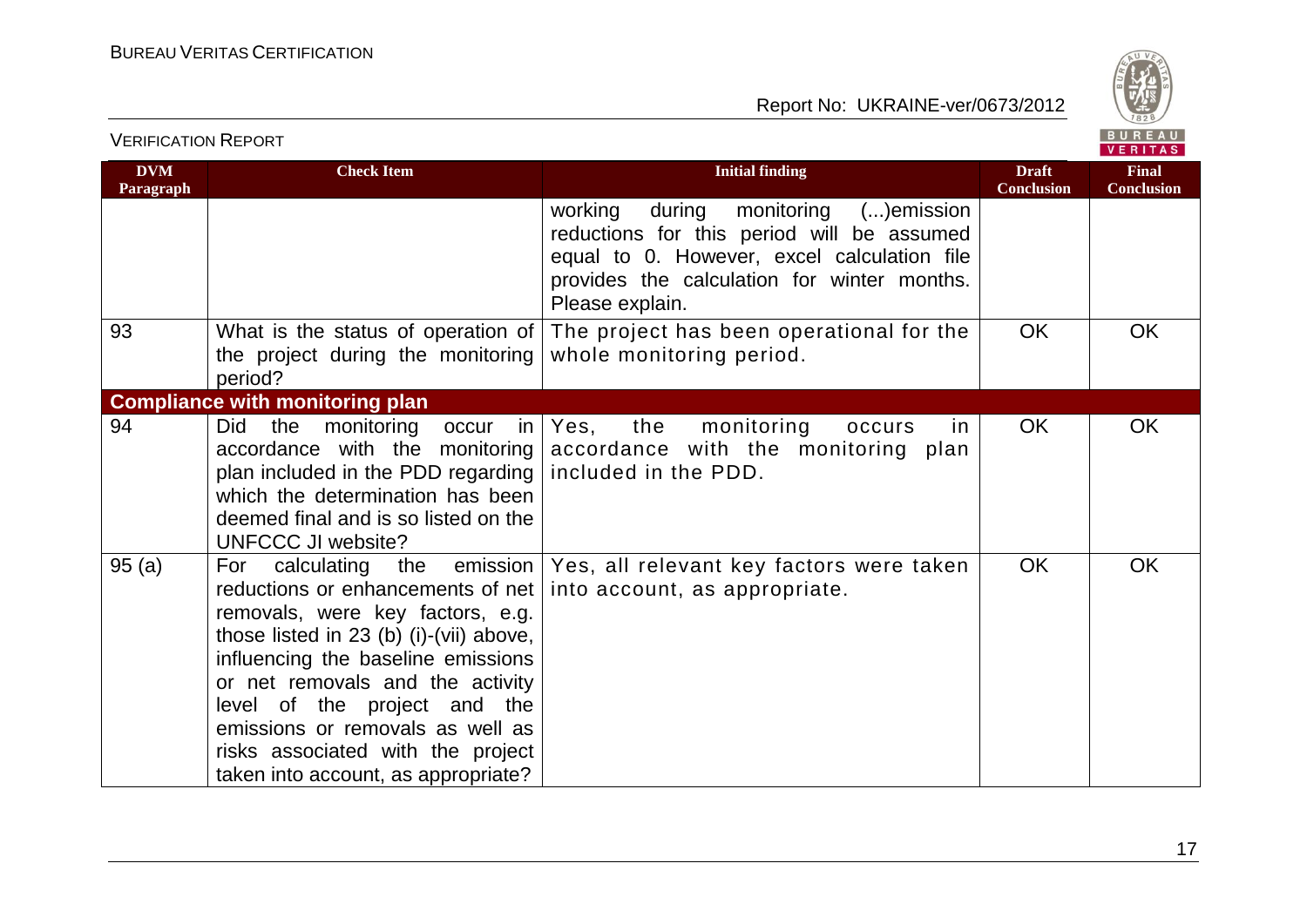

| <b>DVM</b><br>Paragraph | <b>Check Item</b>                                                                                                                                                                                                                                                             | <b>Initial finding</b>                                                                                                                                                                                                                                                                                                                                                                                           | <b>Draft</b><br><b>Conclusion</b>        | <b>Final</b><br><b>Conclusion</b> |
|-------------------------|-------------------------------------------------------------------------------------------------------------------------------------------------------------------------------------------------------------------------------------------------------------------------------|------------------------------------------------------------------------------------------------------------------------------------------------------------------------------------------------------------------------------------------------------------------------------------------------------------------------------------------------------------------------------------------------------------------|------------------------------------------|-----------------------------------|
| 95(b)                   | Are<br>data<br>for<br>used<br>sources<br>calculating emission reductions or<br>enhancements of net removals<br>clearly identified, reliable<br>and<br>transparent?                                                                                                            | Corrective Action Request (CAR) 03.<br>Please exclude reference 2 from p.3 of the<br>Monitoring report.                                                                                                                                                                                                                                                                                                          | <b>CAR 03</b>                            | <b>OK</b>                         |
| 95(c)                   | Are emission factors, including<br>default emission factors, if used for<br>calculating the emission reductions<br>or enhancements of net removals,<br>selected by carefully balancing<br>accuracy and reasonableness, and<br>appropriately justified<br>of<br>the<br>choice? | Corrective Action Request (CAR) 04.<br>Reference 6 does not contain the referred<br>value 0.85. Please correct or clarify how the<br>value was achieved.<br>Corrective Action Request (CAR) 05.<br>For the parameter $EF_{CH4, CM}$ please use the<br>latest version of NIR for 1990-2010. Please<br>check the reference 11.<br>Corrective Action Request (CAR) 06.<br>Please check and correct the reference 11 | CAR 04<br><b>CAR 05</b><br><b>CAR 06</b> | <b>OK</b><br><b>OK</b>            |
| 95(d)                   | the calculation of emission<br>ls.<br>reductions or enhancements of net<br>removals based on conservative<br>assumptions<br>the<br>and<br>most<br>plausible scenarios in a transparent<br>manner?                                                                             | Yes, the<br>calculation<br>of<br>emission<br>reductions<br>based<br>on<br>conservative<br>assumptions and the most plausible<br>scenarios in a transparent manner.                                                                                                                                                                                                                                               | <b>OK</b>                                | <b>OK</b>                         |
|                         | Applicable to JI SSC projects only                                                                                                                                                                                                                                            |                                                                                                                                                                                                                                                                                                                                                                                                                  |                                          |                                   |
| 96                      | Is the relevant threshold to be<br>classified as JI SSC project not<br>exceeded during the monitoring                                                                                                                                                                         | N/A                                                                                                                                                                                                                                                                                                                                                                                                              | <b>OK</b>                                | <b>OK</b>                         |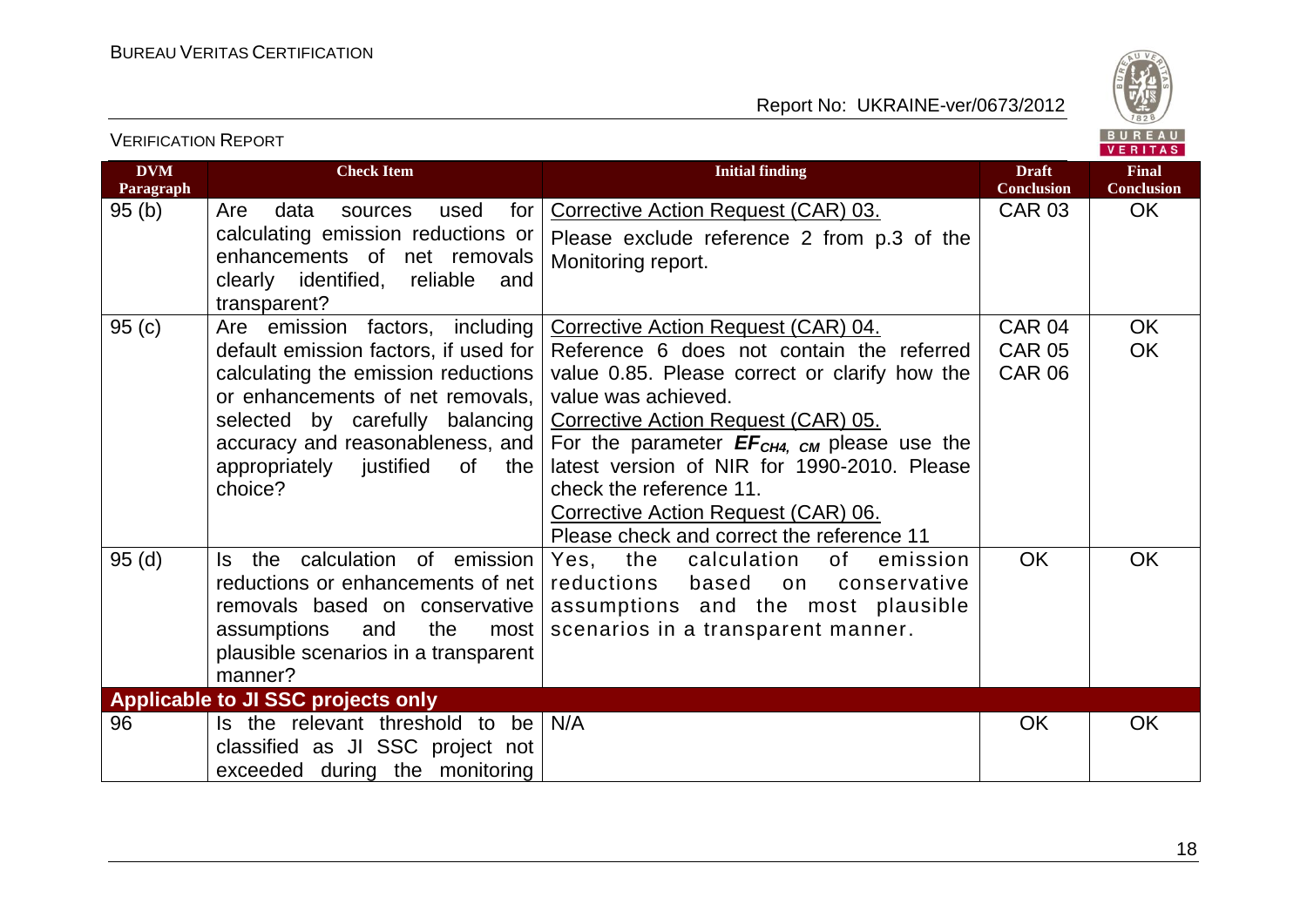

| <b>VERIFICATION REPORT</b> |                                                                                            |                        |                                   | BUREAU<br><b>VERITAS</b>          |
|----------------------------|--------------------------------------------------------------------------------------------|------------------------|-----------------------------------|-----------------------------------|
| <b>DVM</b><br>Paragraph    | <b>Check Item</b>                                                                          | <b>Initial finding</b> | <b>Draft</b><br><b>Conclusion</b> | <b>Final</b><br><b>Conclusion</b> |
|                            | period<br>on an annual average<br>basis?                                                   |                        |                                   |                                   |
|                            | If the threshold is exceeded, is the<br>maximum emission reduction level                   |                        |                                   |                                   |
|                            | estimated in the PDD for the JI                                                            |                        |                                   |                                   |
|                            | SSC project or the bundle for the<br>monitoring period determined?                         |                        |                                   |                                   |
|                            | Applicable to bundled JI SSC projects only                                                 |                        |                                   |                                   |
| 97(a)                      | Has the composition of the bundle<br>not changed from that is stated in<br>F-JI-SSCBUNDLE? | N/A                    | OK                                | <b>OK</b>                         |
| 97(b)                      | If the determination was conducted                                                         | N/A                    | OK                                | OK                                |
|                            | the basis of an overall<br>on                                                              |                        |                                   |                                   |
|                            | monitoring plan, have the project                                                          |                        |                                   |                                   |
|                            | participants submitted a common<br>monitoring report?                                      |                        |                                   |                                   |
| 98                         | If the monitoring is based on a<br>monitoring plan that provides for                       | N/A                    | OK                                | OK                                |
|                            | overlapping monitoring periods, are                                                        |                        |                                   |                                   |
|                            | monitoring<br>periods<br>the<br>per                                                        |                        |                                   |                                   |
|                            | component of the project clearly                                                           |                        |                                   |                                   |
|                            | specified in the monitoring report?<br>Do the monitoring periods not                       |                        |                                   |                                   |
|                            | overlap with those for which                                                               |                        |                                   |                                   |
|                            | verifications were already deemed                                                          |                        |                                   |                                   |

19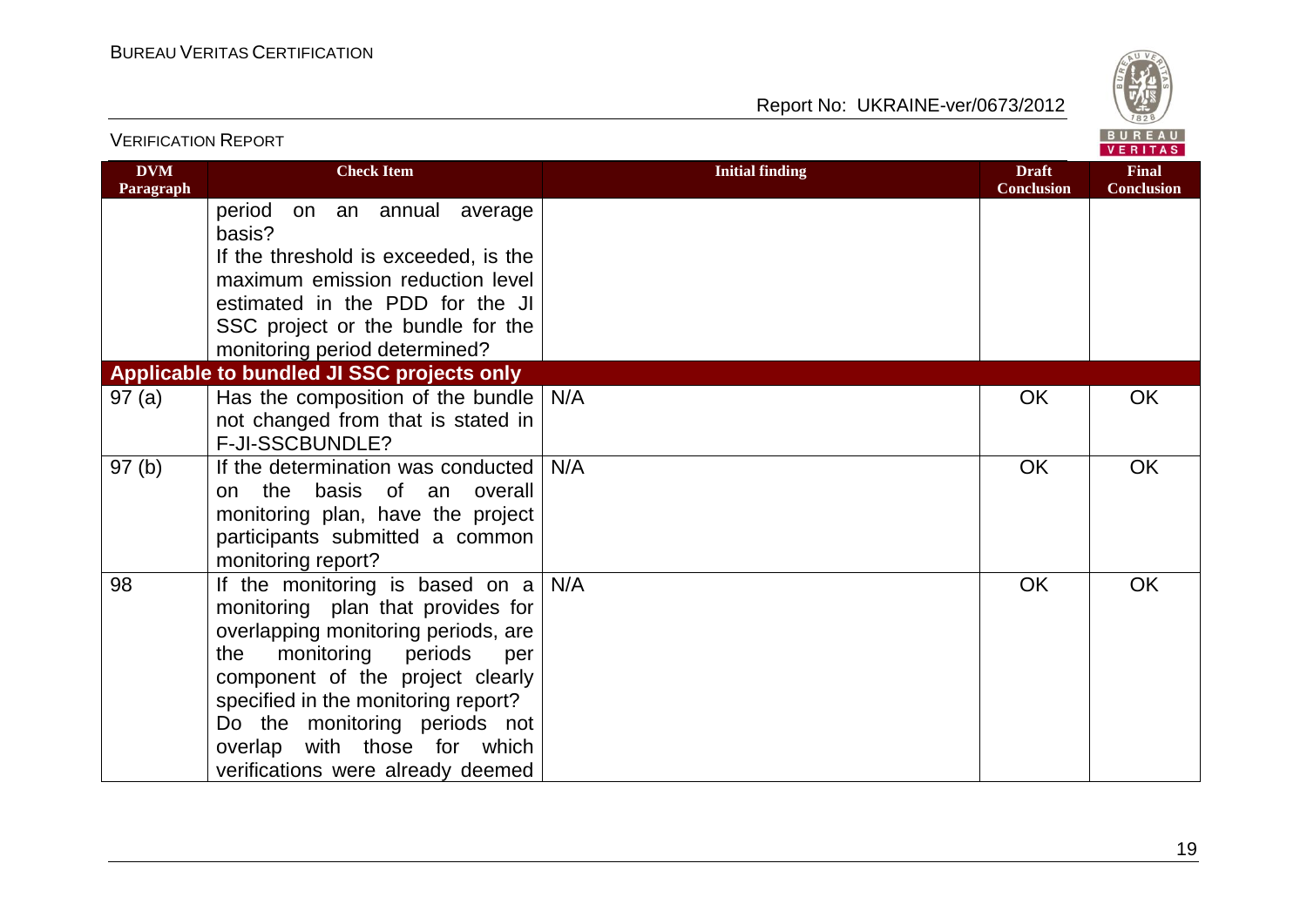

| VERIFICATION INEPURT<br>VERITAS |                                                                                                                                                                                                                                                                                                        |                                                                                                                                                                              |                                   |                                   |
|---------------------------------|--------------------------------------------------------------------------------------------------------------------------------------------------------------------------------------------------------------------------------------------------------------------------------------------------------|------------------------------------------------------------------------------------------------------------------------------------------------------------------------------|-----------------------------------|-----------------------------------|
| <b>DVM</b><br>Paragraph         | <b>Check Item</b>                                                                                                                                                                                                                                                                                      | <b>Initial finding</b>                                                                                                                                                       | <b>Draft</b><br><b>Conclusion</b> | <b>Final</b><br><b>Conclusion</b> |
|                                 | final in the past?                                                                                                                                                                                                                                                                                     |                                                                                                                                                                              |                                   |                                   |
|                                 | <b>Revision of monitoring plan</b>                                                                                                                                                                                                                                                                     |                                                                                                                                                                              |                                   |                                   |
|                                 | Applicable only if monitoring plan is revised by project participant                                                                                                                                                                                                                                   |                                                                                                                                                                              |                                   |                                   |
| 99(a)                           | Did the project participants provide $N/A$<br>an appropriate justification for the                                                                                                                                                                                                                     |                                                                                                                                                                              | <b>OK</b>                         | OK                                |
|                                 | proposed revision?                                                                                                                                                                                                                                                                                     |                                                                                                                                                                              |                                   |                                   |
| 99(b)                           | the<br>revision<br><b>Does</b><br>proposed<br>improve the accuracy<br>and/or<br>applicability of information collected<br>compared to the original monitoring<br>plan without changing conformity<br>relevant rules<br>the<br>with<br>and<br>regulations for the establishment of<br>monitoring plans? | N/A                                                                                                                                                                          | <b>OK</b>                         | <b>OK</b>                         |
| <b>Data management</b>          |                                                                                                                                                                                                                                                                                                        |                                                                                                                                                                              |                                   |                                   |
| 101 $(a)$                       | data<br>Is the implementation of<br>collection<br>procedures<br><i>in</i><br>accordance with the monitoring<br>plan, including the quality control<br>and quality assurance procedures?                                                                                                                | Yes, the implementation of data collection<br>procedures is in accordance<br>with the<br>monitoring plan, including the quality control<br>and quality assurance procedures. | OK                                | OK                                |
| 101 <sub>(b)</sub>              | Is the function of the monitoring                                                                                                                                                                                                                                                                      | Corrective Action Request (CAR) 07.                                                                                                                                          | <b>CAR 07</b>                     | OK                                |
|                                 | equipment, including its calibration                                                                                                                                                                                                                                                                   | Please provide passport and calibration                                                                                                                                      | <b>CAR 08</b>                     | OK                                |
|                                 | status, in order?                                                                                                                                                                                                                                                                                      | certificates that ensure accuracy of measuring                                                                                                                               | <b>CAR 09</b>                     | OK                                |
|                                 |                                                                                                                                                                                                                                                                                                        | in the monitoring period for scales reg.#3713.<br>Corrective Action Request (CAR) 08.                                                                                        | <b>CAR 10</b>                     | <b>OK</b>                         |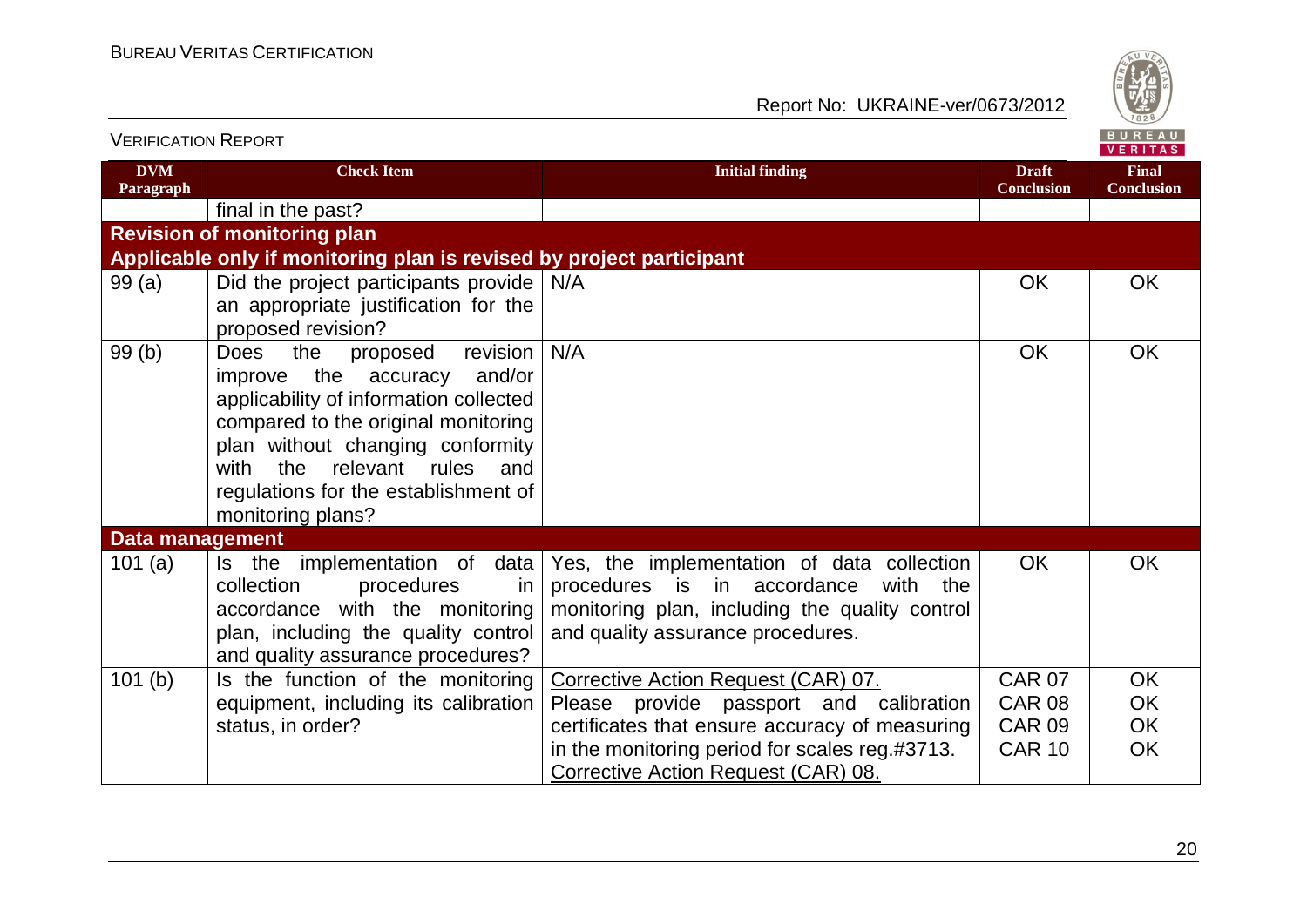

| <b>DVM</b><br>Paragraph | <b>Check Item</b>                                                                                                          | <b>Initial finding</b>                                                                                                                                                                                                                                                                                                                                                                                                       | <b>Draft</b><br><b>Conclusion</b> | <b>Final</b><br><b>Conclusion</b> |
|-------------------------|----------------------------------------------------------------------------------------------------------------------------|------------------------------------------------------------------------------------------------------------------------------------------------------------------------------------------------------------------------------------------------------------------------------------------------------------------------------------------------------------------------------------------------------------------------------|-----------------------------------|-----------------------------------|
|                         |                                                                                                                            | Please provide<br>and calibration<br>passport<br>certificate<br>for<br>electric<br>meter<br>power<br>reg.#446002.<br>Corrective Action Request (CAR) 09.<br>Please provide the documental evidences that<br>training of personnel was conducted in each<br>year of the monitoring period.<br>Corrective Action Request (CAR) 10.<br>Please provide the numbers for all the tables<br>in the MR (see table on p.4 of the MR). |                                   |                                   |
| 101(c)                  | Are the evidence and records used<br>for the monitoring maintained in a<br>traceable manner?                               | The evidences and records used for the<br>monitoring maintained are in a traceable<br>manner                                                                                                                                                                                                                                                                                                                                 | <b>OK</b>                         | <b>OK</b>                         |
| $101$ (d)               | collection<br>the<br>data<br>ls.<br>and<br>management system for the project<br>in accordance with the<br>monitoring plan? | The data collection and management system<br>for the project is in accordance with the<br>monitoring plan                                                                                                                                                                                                                                                                                                                    | <b>OK</b>                         | <b>OK</b>                         |
|                         |                                                                                                                            | Verification regarding programs of activities (additional elements for assessment)                                                                                                                                                                                                                                                                                                                                           |                                   |                                   |
| 102                     | Is any JPA that has not been<br>added to the JI PoA not verified?                                                          | N/A                                                                                                                                                                                                                                                                                                                                                                                                                          | <b>OK</b>                         | <b>OK</b>                         |
| 103                     | Is the verification based on the<br>monitoring reports of all JPAs to be<br>verified?                                      | N/A                                                                                                                                                                                                                                                                                                                                                                                                                          | <b>OK</b>                         | <b>OK</b>                         |
| 103                     | Does the verification ensure the<br>accuracy and conservativeness of                                                       | N/A                                                                                                                                                                                                                                                                                                                                                                                                                          | <b>OK</b>                         | OK                                |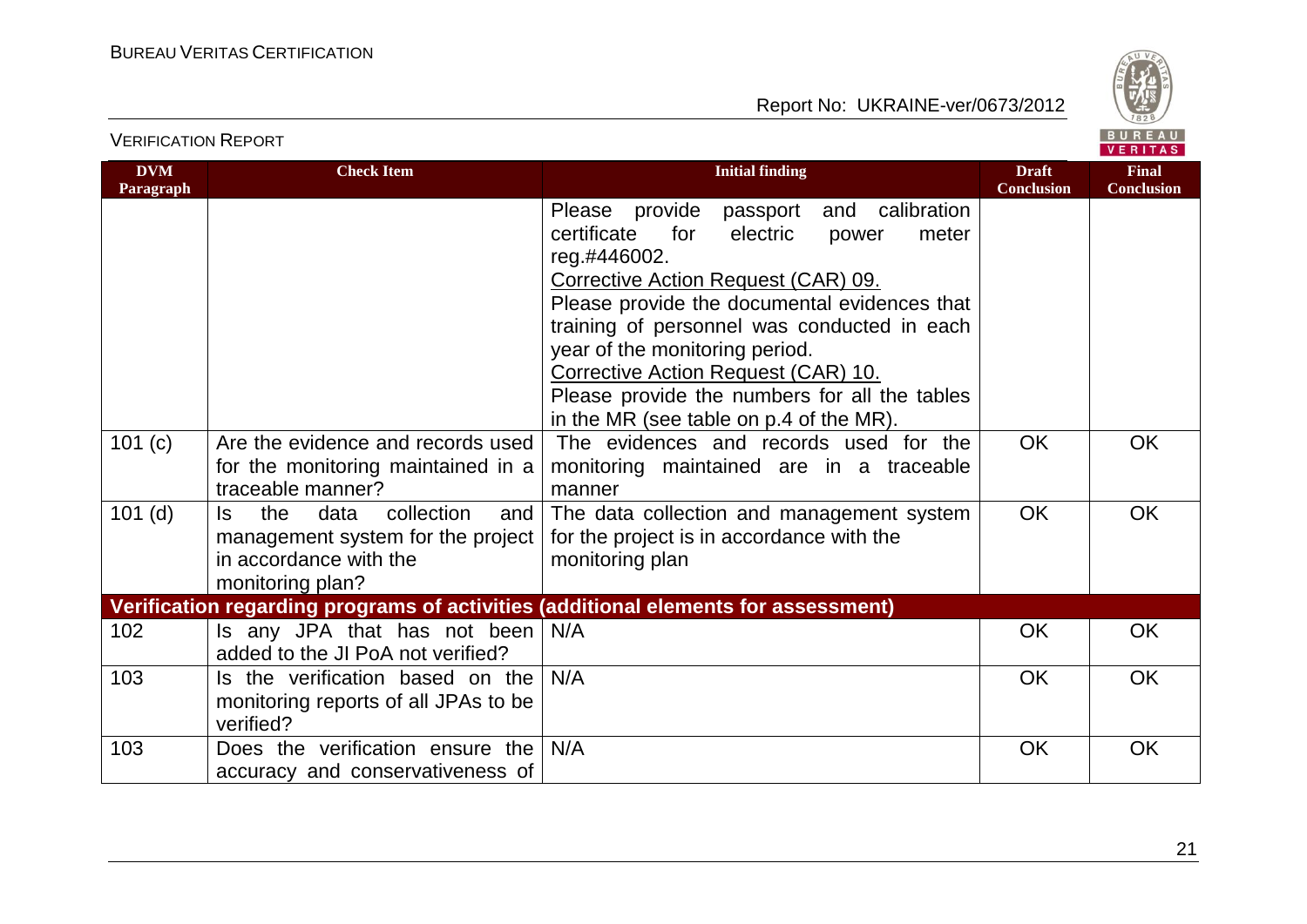VERIFICATION REPORT



| <b>DVM</b><br>Paragraph | <b>Check Item</b>                                                                                                                                                                                                                                                                                                                                                                                                                                                                | <b>Initial finding</b> | <b>Draft</b><br><b>Conclusion</b> | <b>Final</b><br><b>Conclusion</b> |
|-------------------------|----------------------------------------------------------------------------------------------------------------------------------------------------------------------------------------------------------------------------------------------------------------------------------------------------------------------------------------------------------------------------------------------------------------------------------------------------------------------------------|------------------------|-----------------------------------|-----------------------------------|
|                         | reductions<br>emission<br>the<br><b>or</b><br><b>of</b><br>removals<br>enhancements<br>generated by each JPA?                                                                                                                                                                                                                                                                                                                                                                    |                        |                                   |                                   |
| 104                     | Does the monitoring period not N/A<br>overlap with previous monitoring<br>periods?                                                                                                                                                                                                                                                                                                                                                                                               |                        | <b>OK</b>                         | OK                                |
| 105                     | If the AIE learns of an erroneously<br>included JPA, has the AIE informed<br>the JISC of its findings in writing?                                                                                                                                                                                                                                                                                                                                                                | N/A                    | <b>OK</b>                         | <b>OK</b>                         |
|                         | Applicable to sample-based approach only                                                                                                                                                                                                                                                                                                                                                                                                                                         |                        |                                   |                                   |
| 106                     | Does the sampling plan prepared   N/A<br>by the AIE:<br>(a) Describe its sample selection,<br>taking into<br>account that:<br>(i) For each verification that uses<br>a sample-based approach, the<br>sample<br>selection<br>shall<br>be<br>sufficiently representative of the<br>JPAs in the JI PoA such<br>extrapolation to all JPAs identified<br>for that verification is reasonable,<br>taking into account differences<br>among the characteristics<br>0f<br>JPAs, such as: |                        | <b>OK</b>                         | OK                                |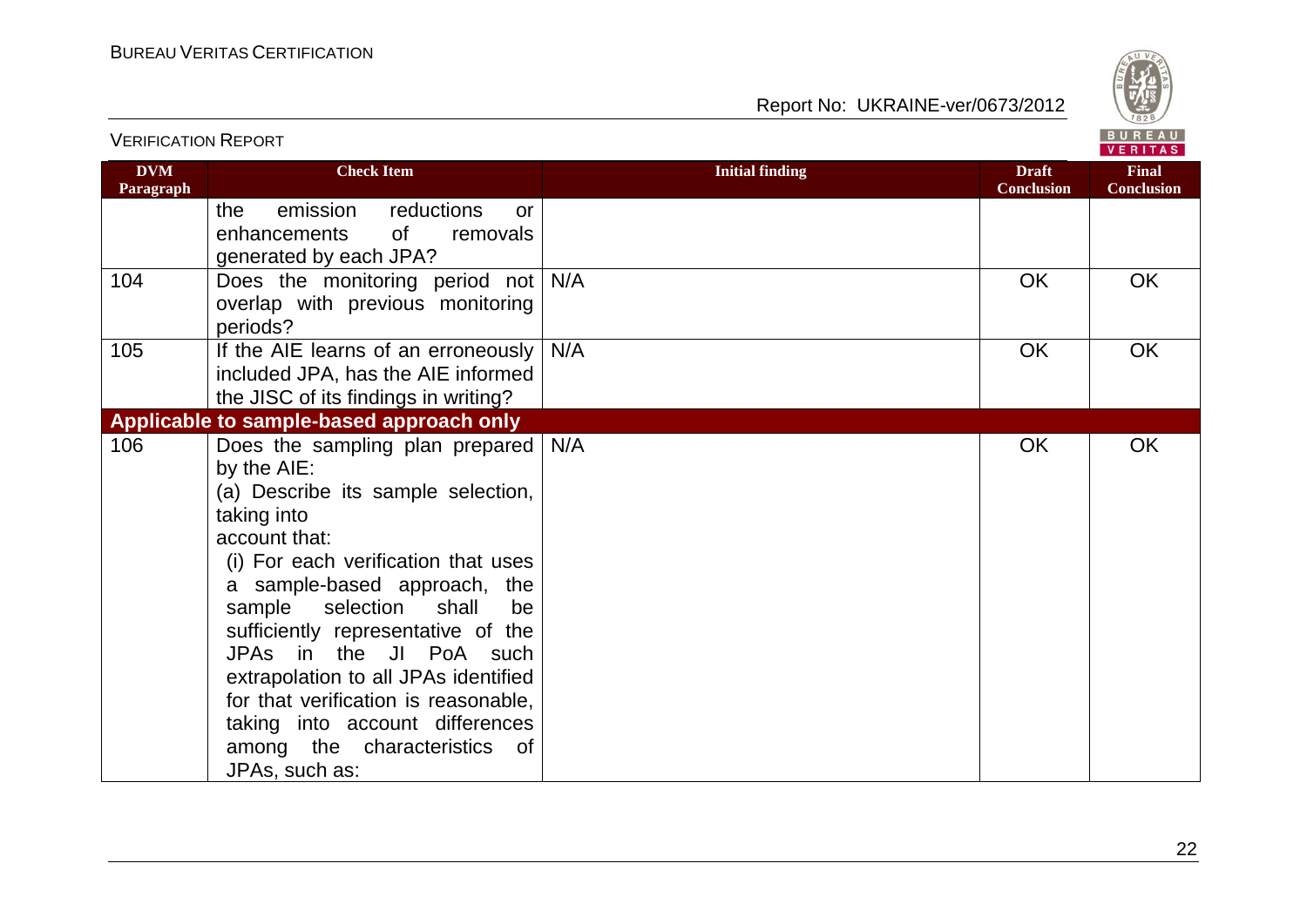

|                         |                                                                                                                                                                                                                                                                                                                                                                                                                                                                                        |                        |                                   | <b>VERIIAS</b>                    |
|-------------------------|----------------------------------------------------------------------------------------------------------------------------------------------------------------------------------------------------------------------------------------------------------------------------------------------------------------------------------------------------------------------------------------------------------------------------------------------------------------------------------------|------------------------|-----------------------------------|-----------------------------------|
| <b>DVM</b><br>Paragraph | <b>Check Item</b>                                                                                                                                                                                                                                                                                                                                                                                                                                                                      | <b>Initial finding</b> | <b>Draft</b><br><b>Conclusion</b> | <b>Final</b><br><b>Conclusion</b> |
|                         | - The types of JPAs;<br>The complexity<br>of<br>the<br>applicable technologies and/or<br>measures used;<br>- The geographical location of<br>each JPA;<br>- The amounts of expected<br>emission reductions of the JPAs<br>being verified;<br>- The number of JPAs for which<br>emission reductions are being<br>verified;<br>The length of monitoring<br>$\qquad \qquad -$<br>periods of the JPAs being<br>verified; and<br>- The samples selected for prior<br>verifications, if any? |                        |                                   |                                   |
| 107                     | Is the sampling plan ready for<br>publication through the secretariat<br>along with the verification report<br>and supporting documentation?                                                                                                                                                                                                                                                                                                                                           | N/A                    | <b>OK</b>                         | <b>OK</b>                         |
| 108                     | Has the AIE made site inspections<br>of at least the square root of the<br>number of total JPAs, rounded to<br>the upper whole number? If the AIE                                                                                                                                                                                                                                                                                                                                      | N/A                    | <b>OK</b>                         | OK                                |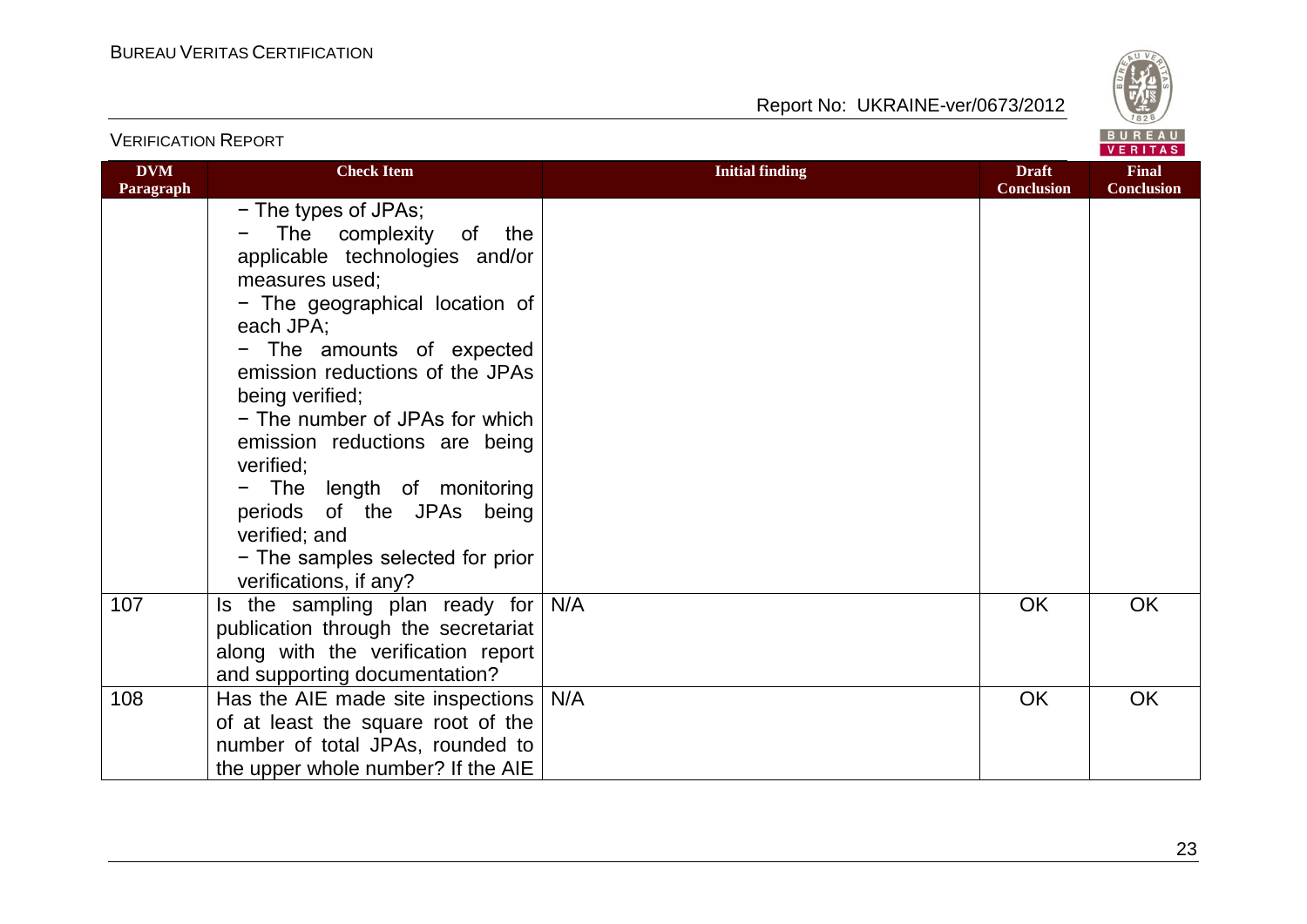

|                         |                                                                                                                                                                                                                                  |                        | <b>VERITAS</b>                    |                                   |
|-------------------------|----------------------------------------------------------------------------------------------------------------------------------------------------------------------------------------------------------------------------------|------------------------|-----------------------------------|-----------------------------------|
| <b>DVM</b><br>Paragraph | <b>Check Item</b>                                                                                                                                                                                                                | <b>Initial finding</b> | <b>Draft</b><br><b>Conclusion</b> | <b>Final</b><br><b>Conclusion</b> |
|                         | makes no site inspections or fewer<br>site inspections than the square<br>root of the number of total JPAs,<br>rounded to the upper whole<br>number, then does the AIE provide<br>a reasonable explanation and<br>justification? |                        |                                   |                                   |
| 109                     | Is the sampling plan available for $N/A$<br>submission to the secretariat for<br>the JISC.s ex ante assessment?<br>(Optional)                                                                                                    |                        | <b>OK</b>                         | OK.                               |
| 110                     | If the AIE learns of a fraudulently $N/A$<br>included JPA, a fraudulently<br>monitored JPA or an inflated<br>number of emission reductions<br>claimed in a JI PoA, has the AIE<br>informed the JISC of the fraud in<br>writing?  |                        | <b>OK</b>                         | <b>OK</b>                         |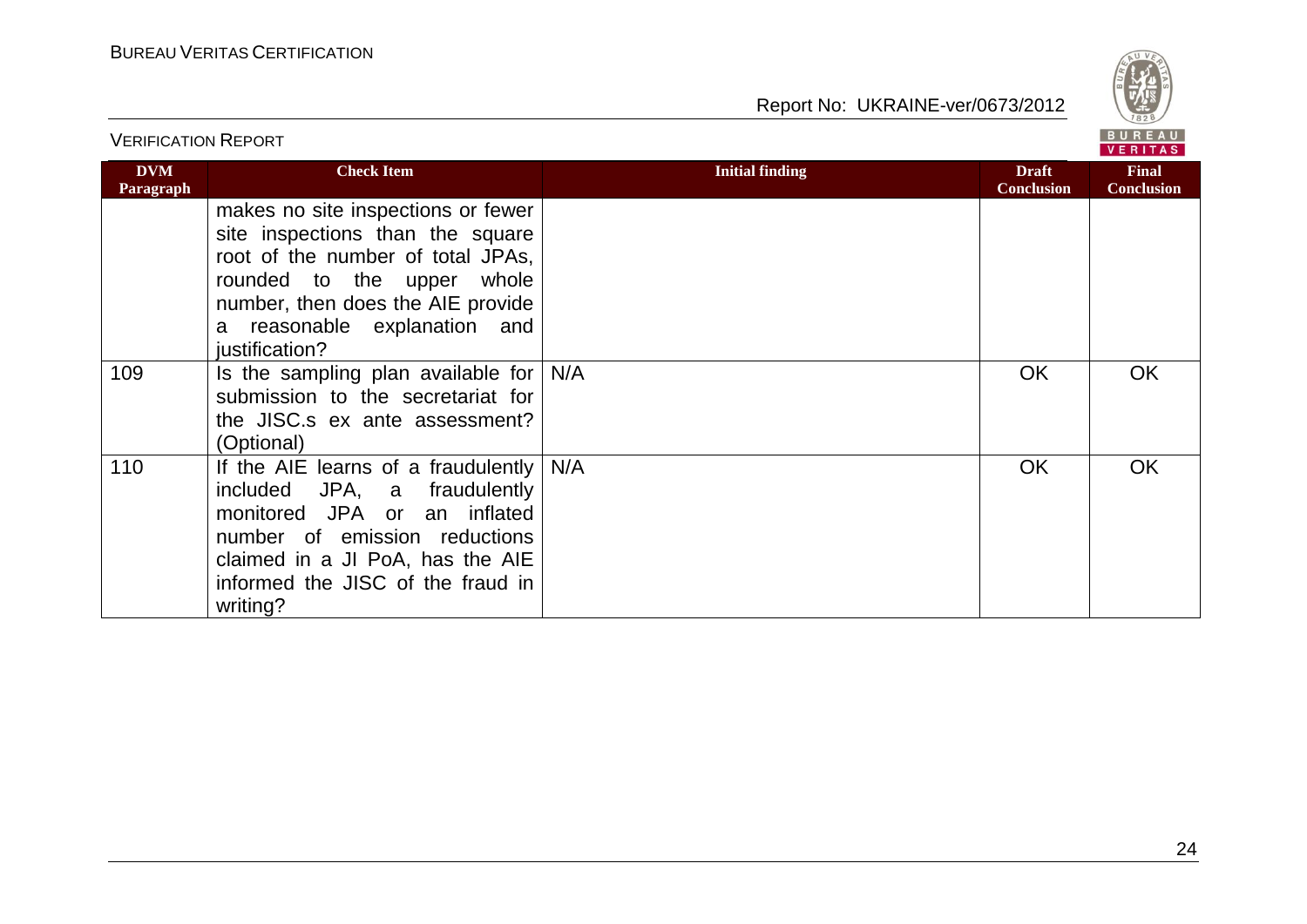

#### VERIFICATION REPORT

**Table 2 Resolution of Corrective Action and Clarification Requests**

| Draft report clarification and corrective   Ref. to<br>action requests by verification team                                                                        | checkli<br>st<br>questio<br>n in<br>table 1 | Summary of project participant<br>response                      | <b>Verification team</b><br>conclusion |
|--------------------------------------------------------------------------------------------------------------------------------------------------------------------|---------------------------------------------|-----------------------------------------------------------------|----------------------------------------|
| Corrective Action Request (CAR) 01.<br>Please provide the Letter of Approval<br>issued by the DFP of Ukraine. Please also<br>specify ITL of the project in the MR. |                                             | Letter of Approval issued by the<br>DFP of Ukraine is provided. |                                        |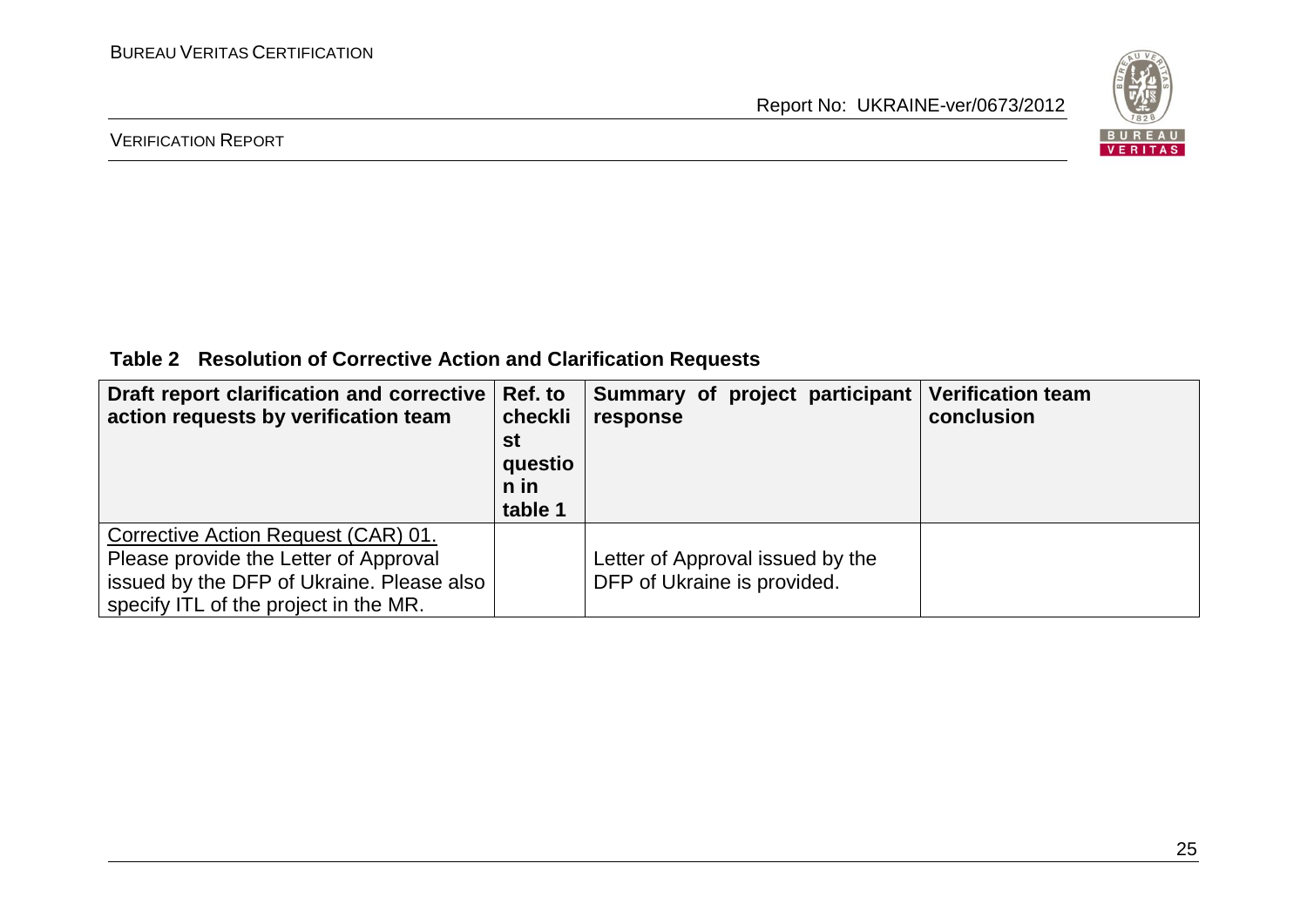

| <b>VERIFICATION REPORT</b>                                                                              |                                                                                                                                                                                                                                                                                                                                                                                                                                                                                                                                                                                         | BUREAU<br><b>VERITAS</b> |
|---------------------------------------------------------------------------------------------------------|-----------------------------------------------------------------------------------------------------------------------------------------------------------------------------------------------------------------------------------------------------------------------------------------------------------------------------------------------------------------------------------------------------------------------------------------------------------------------------------------------------------------------------------------------------------------------------------------|--------------------------|
| <b>Corrective Action Request (CAR) 02.</b><br>Please specify ITL of the project in the<br>MR.           | In accordance with JOINT<br><b>IMPLEMENTATION</b><br><b>DETERMINATION AND</b><br><b>VERIFICATION MANUAL</b><br>paragraphs 90 "The AIE should<br>assess whether at least one written<br>project approval by a Party<br>involved in the JI project, other<br>than the host Party(ies), has been<br>issued by the DFP of that Party<br>when submitting the first<br>verification report to the secretariat<br>for publication in accordance with<br>paragraph 38 of the JI guidelines,<br>at the latest". Project approval by<br>Parties involved is provided to the<br>verification team. |                          |
| Corrective Action Request (CAR) 03.<br>Please exclude reference 2 from p.3 of<br>the Monitoring report. | <b>Excluded</b>                                                                                                                                                                                                                                                                                                                                                                                                                                                                                                                                                                         |                          |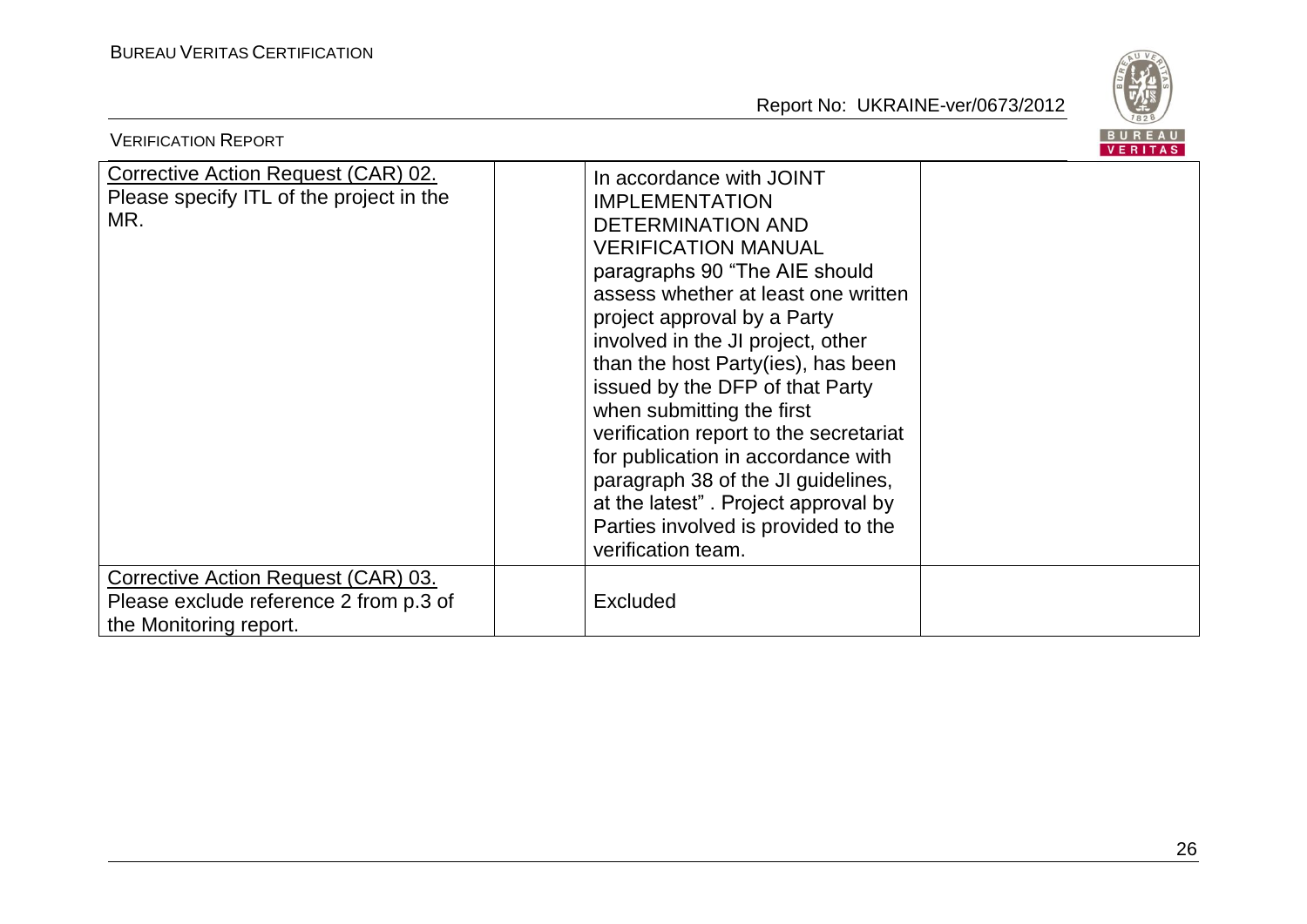

| <b>VERIFICATION REPORT</b>                                                                                                                               |                                                                                                                                                                                                                                                                                                                  | <b>BUREAU</b><br><b>VERITAS</b> |
|----------------------------------------------------------------------------------------------------------------------------------------------------------|------------------------------------------------------------------------------------------------------------------------------------------------------------------------------------------------------------------------------------------------------------------------------------------------------------------|---------------------------------|
| Corrective Action Request (CAR) 04.<br>Reference 6 does not contain the referred<br>value 0.85. Please correct or clarify how<br>the value was achieved. | Reference is corrected. The<br>referred value 0.85 kg/m3 is taken<br>as an average between two<br>suggested types of diesel: summer<br>and winter<br>http://elarum.ru/info/standards/gost<br>- 305-82/table 2 from GOST 305-<br>82 Diesel Fuel. Specifications.<br>Values are converted from kg/m3<br>into kg/l. |                                 |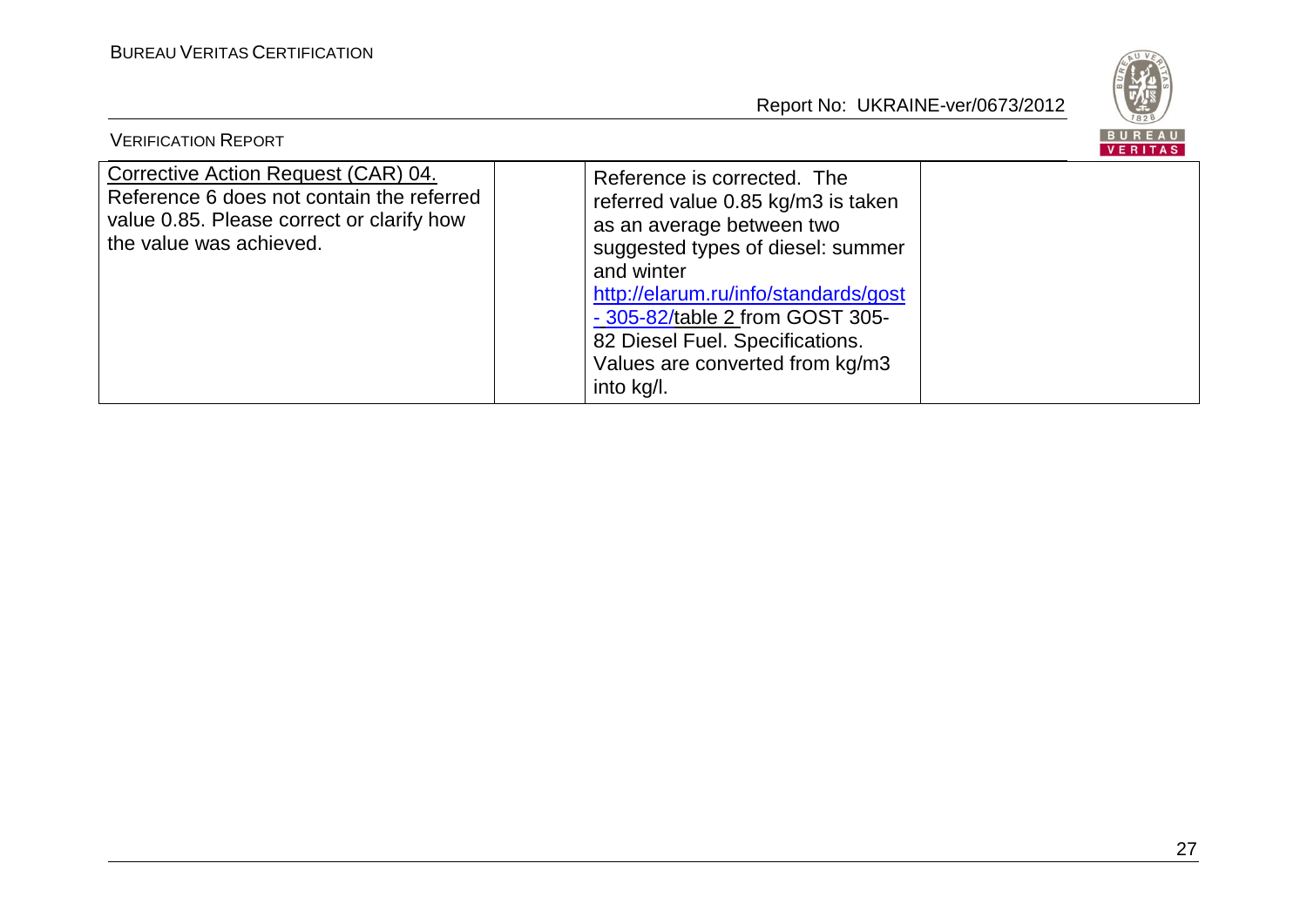

| <b>BUREAU</b><br><b>VERIFICATION REPORT</b><br>VERITAS                                                                                                                  |                                                                                                                                                                                                                                                                                                                                                                                                                                                                                                                                                                                                                                                                                                                                                                                                                  |  |
|-------------------------------------------------------------------------------------------------------------------------------------------------------------------------|------------------------------------------------------------------------------------------------------------------------------------------------------------------------------------------------------------------------------------------------------------------------------------------------------------------------------------------------------------------------------------------------------------------------------------------------------------------------------------------------------------------------------------------------------------------------------------------------------------------------------------------------------------------------------------------------------------------------------------------------------------------------------------------------------------------|--|
| Corrective Action Request (CAR) 05.<br>For the parameter $EF_{CH4, \text{CM}}$ please use<br>the latest version of NIR for 1990-2010.<br>Please check the reference 11. | In latest NIR of Ukraine 1990-2010<br>asserts that there is coefficient of<br>methane emission for coal that is<br>already mined 2,4 m3/t (p.122). 2,4<br>$m3/t$ (p.122) is a coefficient of<br>emissions of methane in the post-<br>coal mining whereas in our<br>calculations we use another<br>coefficient such as average rate for<br>fugitive methane emissions from<br>coal mining. The principal<br>difference between these two<br>factors is one takes into account<br>the emissions of methane during<br>the mining, while another - post<br>production. The period after the<br>coal is not considered in the<br>project. That is why we use<br>average rate for fugitive methane<br>emissions from coal mining from<br>latest NIR where the coefficient is<br>presented. Reference 11 is<br>checked. |  |
| Corrective Action Request (CAR) 06.<br>Please check and correct the reference<br>11.                                                                                    | See answer to CAR 05.                                                                                                                                                                                                                                                                                                                                                                                                                                                                                                                                                                                                                                                                                                                                                                                            |  |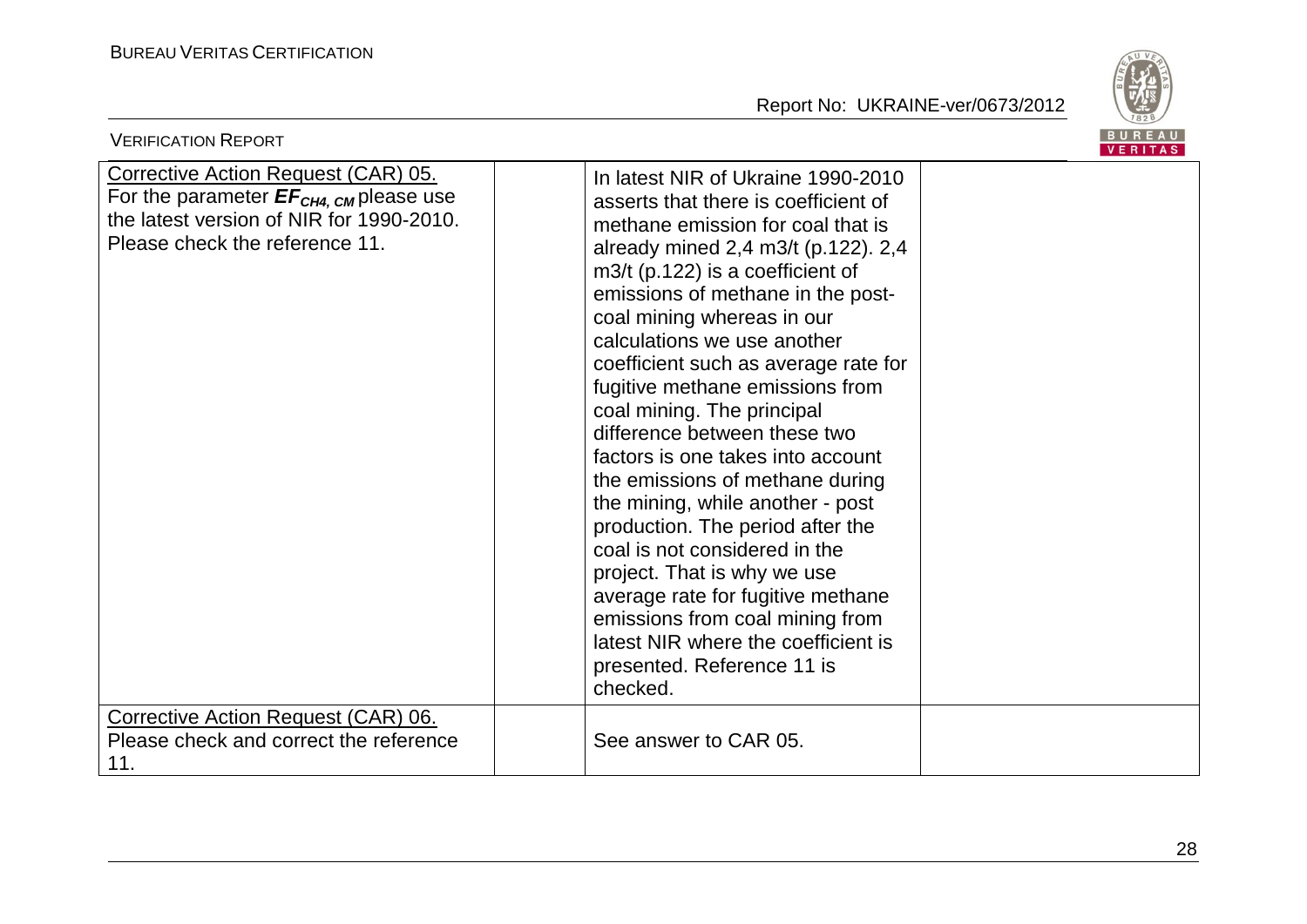

| <b>VERIFICATION REPORT</b>                                                                                                                                                                  |                                                                                                                                                                                                                                         | BUREAU<br><b>VERITAS</b> |
|---------------------------------------------------------------------------------------------------------------------------------------------------------------------------------------------|-----------------------------------------------------------------------------------------------------------------------------------------------------------------------------------------------------------------------------------------|--------------------------|
| Corrective Action Request (CAR) 07.<br>Please provide passport and calibration<br>certificates that ensure accuracy of<br>measuring in the monitoring period for<br>scales reg.#3713.       | Passport and calibration<br>certificates that ensure accuracy of<br>measuring in the monitoring period<br>for scales reg.#3713 is provided. In<br>MR v1 was made a mistake in the<br>dates of calibration. The mistake is<br>corrected. |                          |
| Corrective Action Request (CAR) 08.<br>Please provide passport and calibration<br>certificate for electric power meter<br>reg.#446002.                                                      | Passport and calibration certificate<br>for electric power meter<br>reg.#446002 is provided.                                                                                                                                            |                          |
| Corrective Action Request (CAR) 09.<br>Please provide the documental evidences<br>that training of personnel was conducted<br>in each year of the monitoring period.                        | The documental evidences that<br>training of personnel was<br>conducted according to schedule<br>are provided.                                                                                                                          |                          |
| Corrective Action Request (CAR) 10.<br>Please provide the numbers for all the<br>tables in the MR (see table on p.4 of the<br>MR).                                                          | The numbers for all the tables in<br>the MR is provided.                                                                                                                                                                                |                          |
| <b>Clarification Request (CL) 01.</b><br>Please clarify whether dismantling facility<br>was operational for the whole monitoring<br>period or were there any stoppages in its<br>operation? | Scheduled downtimes for repairs<br>and due to the severe frosts is<br>presented in sheet "data" of excel<br>file and in section B.1 of MR.                                                                                              |                          |